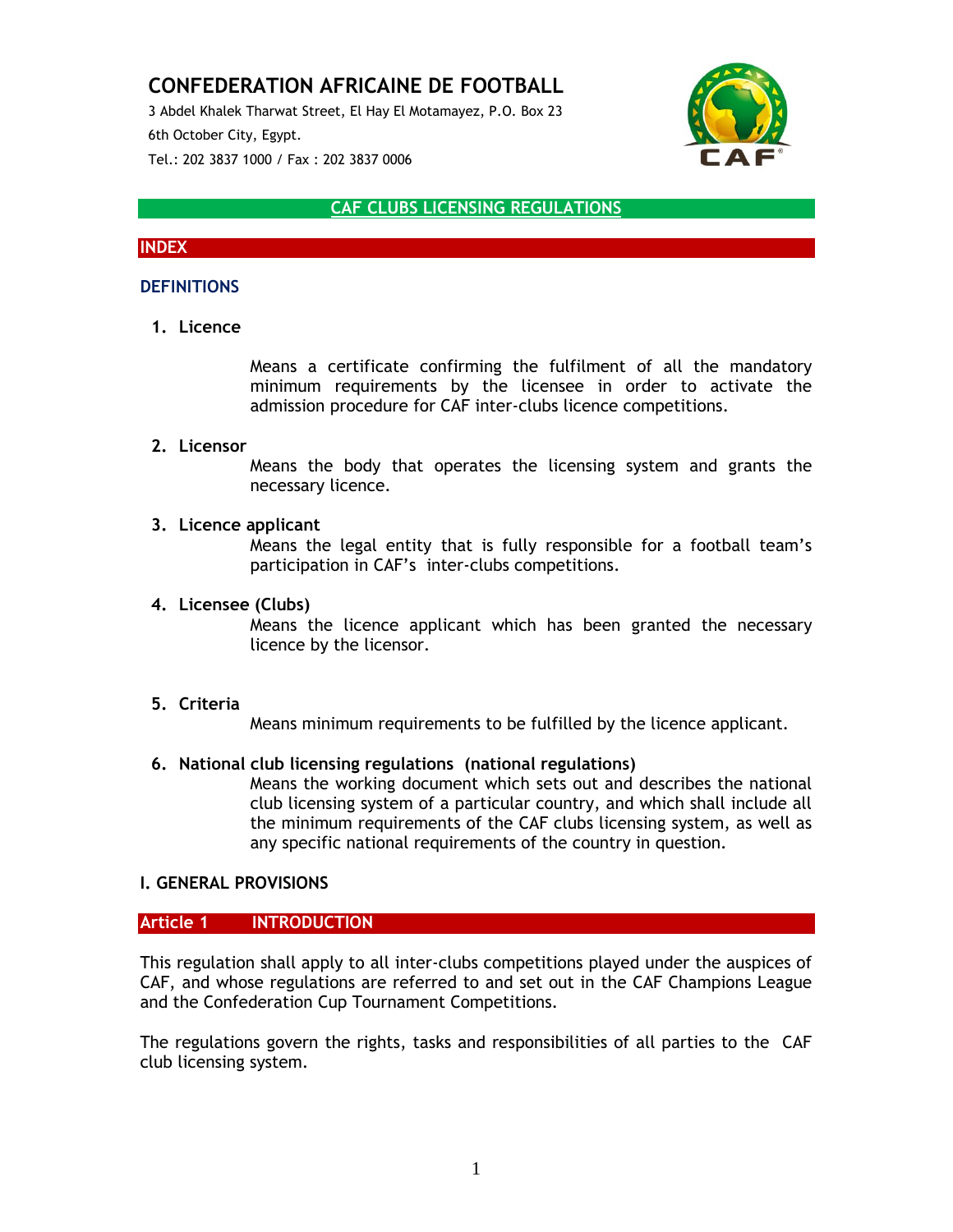3 Abdel Khalek Tharwat Street, El Hay El Motamayez, P.O. Box 23 6th October City, Egypt. Tel.: 202 3837 1000 / Fax : 202 3837 0006



These regulations are divided into two main sections:

- The first section addresses the member Association as the "licensor", and shall set out and explain its responsibilities, as well as defining the licence applicant and the licensing bodies inclusive of the manner in which the regulations are to be applied.
- The second section is directed at the clubs of the member associations that participate in the CAF Competitions.

## **Article 2. OBJECTIVES OF THE CLUBS LICENSING SYSTEM**

The CAF clubs licensing system shall have the undermentioned objectives:

- The promoting and improving of the quality and the level of all football aspects in Africa;
- Ensuring that the clubs have the appropriate infrastructure, knowledge and application in respect of management and organisation;
- Adapting and improving the clubs sporting infrastructure;
- Improving the economical and financial capacity of the clubs, through proper corporate governance and control;
- Ensuring and guaranteeing the continuity of the international competitions ofclubs during the season;
- Allowing the parallel development and comparison amongst the clubs by ensuring the necessary compliance in terms of financial, sporting, legal, administrative and infrastructure criteria.

### **Article 3 PROCEDURE**

Article 3.1 REQUIRED CRITERIA

The criteria described in these CAF regulations are graded into three separate categories.

- a) **"A" criteria – "MUST":** If the licence applicant does not fulfil any "A" criteria requirements, then it cannot be granted a licence to enter the CAF inter-clubs competitions.
- b) **"B" criteria – "MUST":** If the licence applicant does not fulfil any "B" criteria required, then it may be subject to sanctions as specified by the licensor but may still qualify to receive a licence to enter the CAF inter-clubs competitions.
- c) **"C" criteria – "BEST PRACTICE":** C criteria are best practice recommendations. These criteria are best practice recommendations and the Non-fulfilment of any C criteria may or may not lead to a sanction or the refusal of the necessary licence.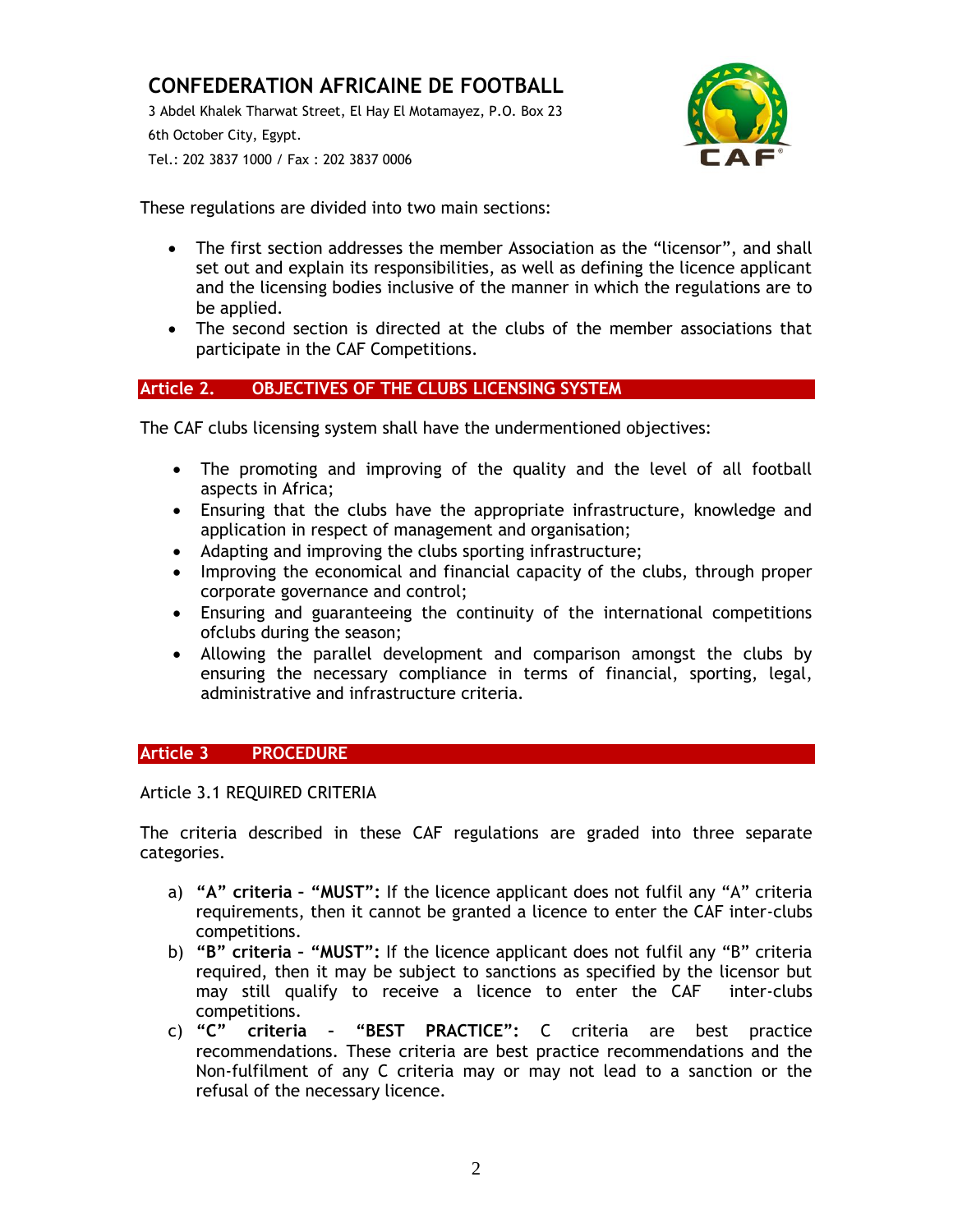3 Abdel Khalek Tharwat Street, El Hay El Motamayez, P.O. Box 23 6th October City, Egypt. Tel.: 202 3837 1000 / Fax : 202 3837 0006



## **Article 3.2. IMPLEMENTATION OF THE CLUBS LICENSING SYSTEM**

## **Article 3.2.1 EXISTENCE OF A LEGAL BASIS WITHIN THE STATUTES OF THE MEMBER ASSOCIATION**

For the implementation of the club licensing system, each member association must have a legal basis within its statutes which fully describes the objective of this system as well as confirming the authority of Clubs Licensing System and shall further contain a provision setting out the detailed regulations necessary to implement the club licensing system.

## **3.2.2 IMPLEMENTATION AT NATIONAL LEVEL**

The implementation of the clubs licensing system at the national level shall include but not be limited to the following steps and procedures:

- a) The establishment of rules and regulations regarding sanctions to be imposed under the national clubs licensing system;
- b) The integration of the minimum criteria necessary as defined in the present regulations;
- c) The implementation of decisions necessary for the applicability of the licensing system to the licence applicants;
- d) The option for the member association to delegate the club licensing system and its responsibilities to its affiliate member (professional / national league).

## **3.2.3 RULES REGARDING SANCTIONS UNDER THE NATIONAL CLUBS LICENSING SYSTEM**

In order to guarantee an appropriate assessment process, the member association shall, amongst other things:

a) Set up a schedule of sanctions applicable for the club licensing system, which pertains to the relevant licensing bodies to enable them to determine necessary sanctions against the necessary licence applicants/ licensees.

In addition to the obligations to submit full documentary evidence or fulfil certain pre-conditions by a certain deadline, the schedule of sanctions may include a caution, a fine, the deduction of points, a prohibition on concluding new transfer agreements or players' contracts, and the licensor may impose sanction the club of any regulation.

b) Refer the matter to its national disciplinary regulation with specific regard to the violation of the licensing regulation.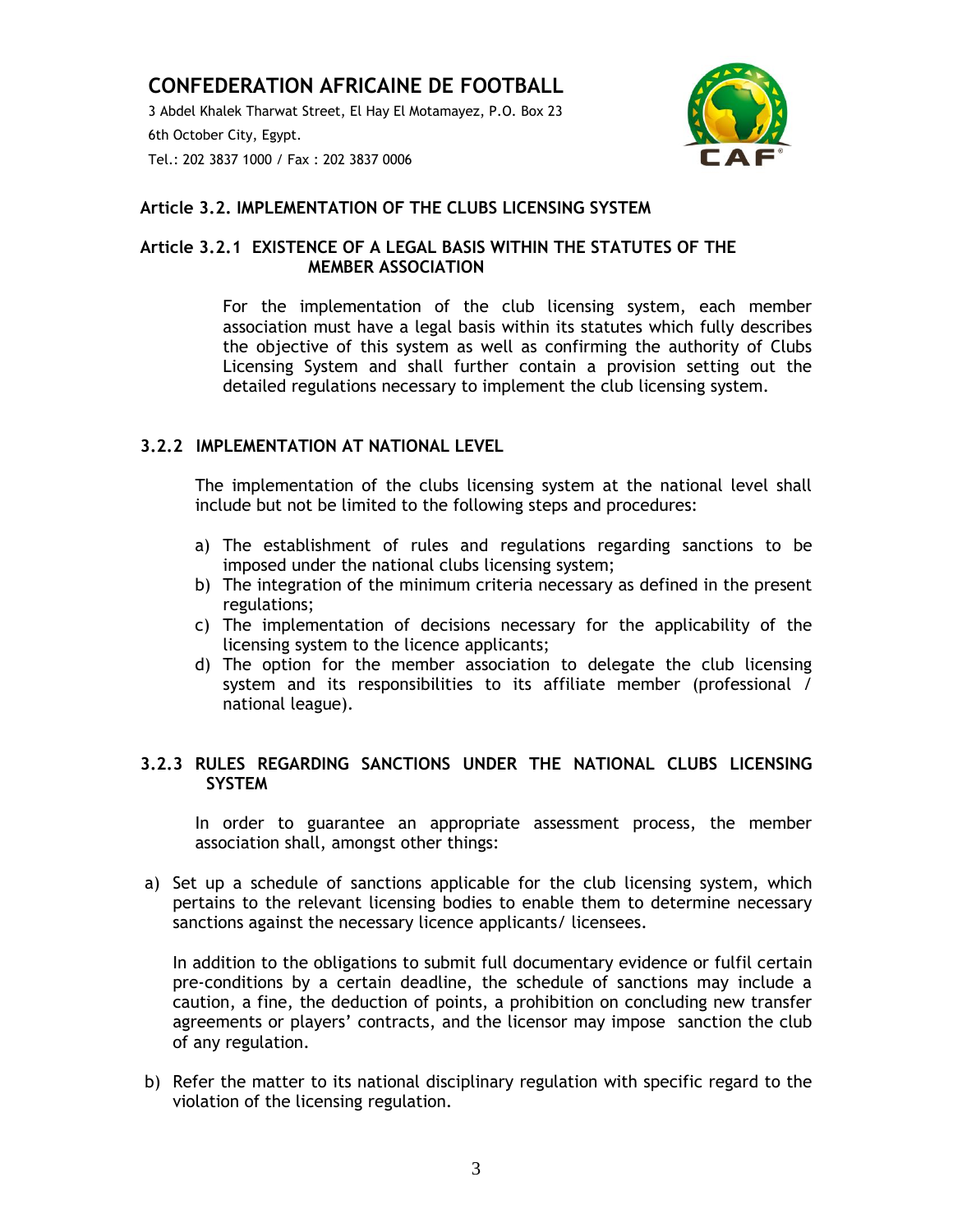3 Abdel Khalek Tharwat Street, El Hay El Motamayez, P.O. Box 23 6th October City, Egypt. Tel.: 202 3837 1000 / Fax : 202 3837 0006



## **3.2.4 CONFORMITY OF THE NATIONAL REGULATION TO THE CAF REGULATION**

- Each member association shall define in its regulation the parties involved, their rights and duties as well as the criteria and the necessary processes in accordance with CAF inter-clubs licensing regulations for entering the clubs competitions .
- The member association may introduce additional criteria not included in the clubs licensing regulations. The member association may also adapt its regulations according to its members' objectives and priorities, as well as their statutes and regulations, national law that is in force in the frame of the flexibility given by CAF.

### **3.2.5 OPTION FOR THE MEMBER ASSOCIATION TO DELEGATE THE CLUBS LICENSING SYSTEM TO AN AFFILIATED MEMBER/ LEAGUE**

- The member association may delegate the clubs licensing system to an affiliated member/league, subject to the approval of CAF Executive Committee.
- Vis-à-vis FIFA and CAF, the member association remains however responsible for the proper implementation of the clubs licensing.

## **Article 4 LICENSOR**

- a) The member association is the licensor. It shall govern the club licensing system, appoint the corresponding licensing bodies and determine the necessary processes and procedures.
- b) The licensor guarantees the licensee full confidentiality with regard to all information given by the licence applicant. Anyone involved in the licensing process or appointed by the licensor shall be required to sign a confidentiality clause before commencing their tasks.
- c) The licensor shall be required to establish the appropriate administration as well as to appoint the necessary qualified staff members.
- d) The licensor shall establish:
	- 1) First-instance body (FIB)
	- 2) Appeals body (AB)

Both these decision-making bodies shall be independent of each other. They shall receive technical and administrative support from the licensor. Any member of one of these bodies must in all cases automatically recuse themselves if there is any doubt as to his/her Impartiality towards the licence applicant in the case of there being a conflict of interest.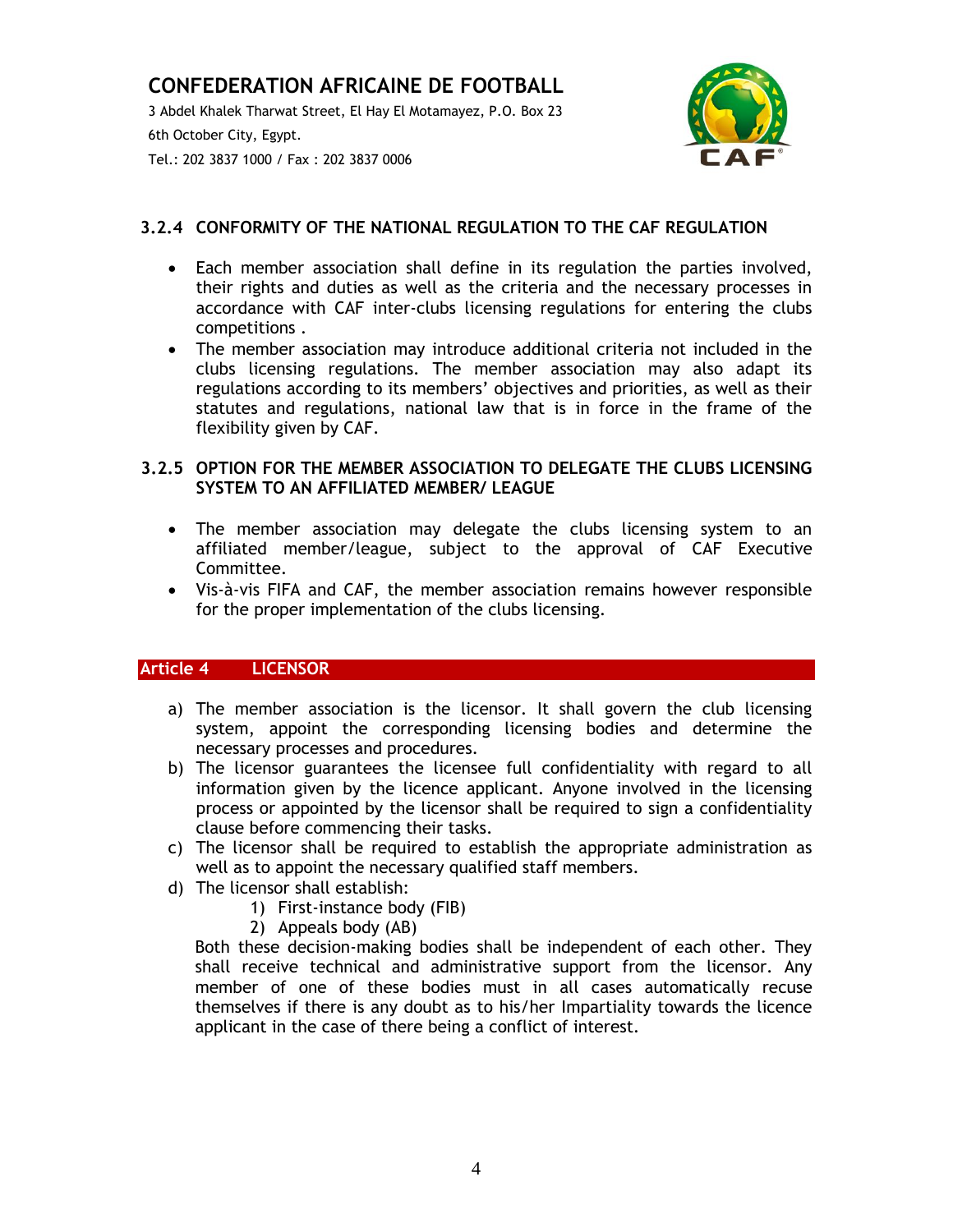3 Abdel Khalek Tharwat Street, El Hay El Motamayez, P.O. Box 23 6th October City, Egypt.



#### Tel.: 202 3837 1000 / Fax : 202 3837 0006

## **Article 4 .1 FIRST-INSTANCE BODY (FIB)**

- a) The FIB shall decide on whether a licence shall be granted to an applicant club on the basis of the written documentation provided it is in accordance with the provisions of the national club regulations as at the submission deadline set by the licensor.
- b) The licensor shall decide on the composition and quorum of the FIB, which quorum must be a minimum of three members with the Chairman having the casting vote.
- c) In the event of a licence refusal, such decision must be in writing and set out the reason for such refusal.
- d) Members of the FIB who are either elected or appointed in accordance with the statutes of the member association may not simultaneously be part of any other judicial body of the licensor and shall at all times impartially discharge their responsibilities.
- e) The licensor may recommend administrative staff to assist the member association or its affiliated league as members of the FIB, with the exception of the licensing manager, who may not be member of the FIB.

## **Article 4. 2 APPEALS BODY (AB)**

- i) The AB shall decide on submitted written appeals and make a final and binding decision on whether a licence should be granted or not.
- ii) Appeals may only be lodged by:
	- a) the licence applicant following a refusal by the FIB;
	- b) the licensor.
- iii) The AB shall make its decision based on the evidence provided by the licence applicant or the licensor with its request of appeal.
- $iv$  In the case of a licence refusal, the decision must be put in writing and include reasoning.
- v) The member association shall decide whether the clubs licensing system comes under the authority of the court of arbitration specified in its statutes.
- vi) The licensor shall decide on the quorum for the decisions of the AB. The quorum must be a minimum of three members. The chairman shall have the casting vote.
- vii) The administrative staff of the member association and its affiliated league may not be members of the AB.
- viii) Members of the AB may not be simultaneously members of any other statutory body or committee of the licensor.
- ix) The Executive committee of the member association shall decide on the formation of members in the appeal board and on the elections or the designation of its members.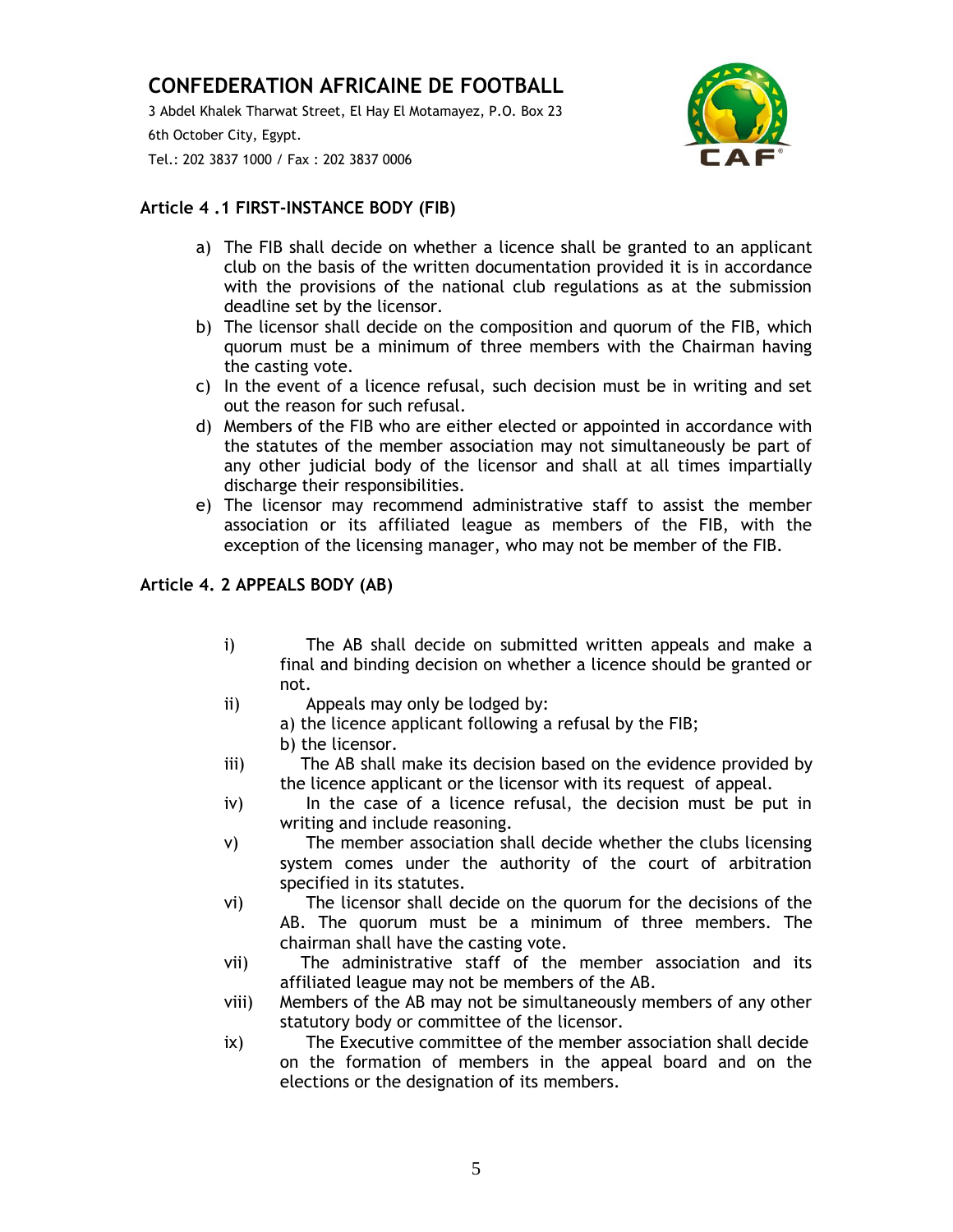3 Abdel Khalek Tharwat Street, El Hay El Motamayez, P.O. Box 23 6th October City, Egypt. Tel.: 202 3837 1000 / Fax : 202 3837 0006



## **Article 4.3 DECISION-MAKING PROCEDURE**

- In the national club licensing regulations or in a specific regulation, the licensor shall define procedural rules with respect to decision-making. These shall, as a minimum, the following standards:
	- a) deadlines (submission deadlines, etc.) ;
	- b) safeguarding the principle of equal treatment ;
	- c) representation (legal representation, etc.) ;
	- d) the right to be heard (convocation, hearing, etc.) ;
	- e) official language;
	- f) time limit to issue a request (calculation, compliance, interruption, extension, etc.) ;
	- g) time limit to appeal ;
	- h) effect of the appeal ;
	- i) type of evidence requested;
	- j) burden of proof (licence applicant has burden of proof, etc.) ;
	- k) decision (in writing with reasoning, etc.) ;
	- l) ground for complaints ;
	- m) content and form of pleading ;
	- n) deliberations and hearings;
	- o) cost of procedure, administrative fees and deposit.

#### **Article 5 LICENCE APPLICANTS**

5.1 The legal entity applying for a licence is called the licence applicant. Once the licence applicant has been granted a licence by the licensor, it becomes a licensee.

The licensor defines the licence applicants according to the statutes and regulations of the member association, the following regulation and in accordance with national law.

The licence applicant is defined as being the legal entity fully responsible for the football team participating in CAF inter-clubs competitions.

The status of a football club (professional, semi-professional or amateur), its legal form, are not relevant to the issue of a licence.

Only a registered member in the National Association may apply for a licence.

The licence applicant is fully responsible for participation in CAF inter-clubs competitions, according to the clubs licensing system regulations, as well as the fulfilment of the clubs licensing criteria.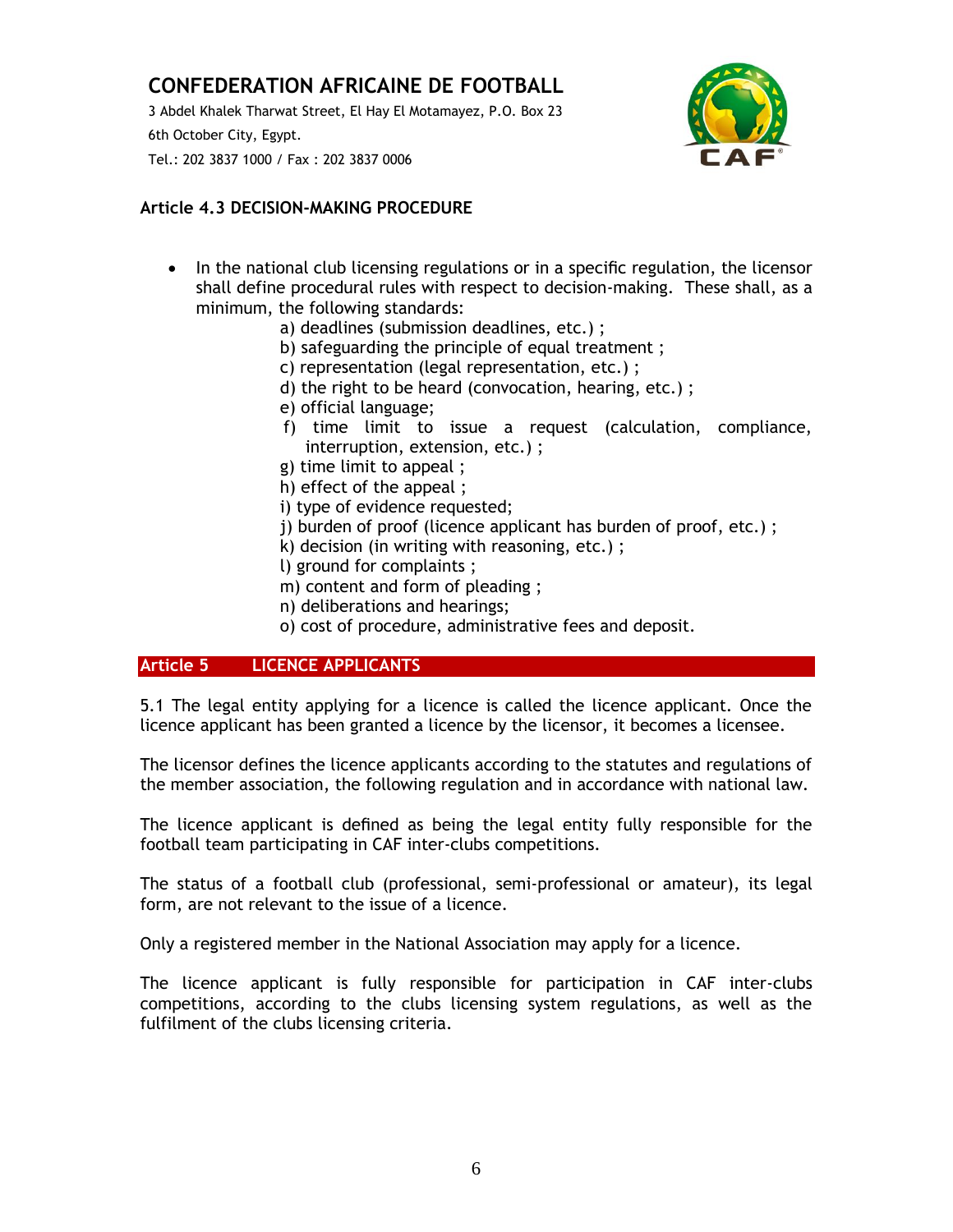3 Abdel Khalek Tharwat Street, El Hay El Motamayez, P.O. Box 23 6th October City, Egypt. Tel.: 202 3837 1000 / Fax : 202 3837 0006



- 5.2. The licence applicant is, in particular, responsible for insuring the following:
	- a) That all players are registered with the member association and/or its affiliated league and, if professional players, that they have a written employment contract with the registered (see articles 2 and 5 of the FIFA Regulations for the Status and Transfer of Players);
	- b) That the licence applicant is fully responsible for the football team composed of registered players participating in national and international competitions;
	- c) That the licensor is provided with all the necessary information and/or documents relevant to proving that the licensing obligations are fulfilled, as these obligations relate to the sporting infrastructure, personnel and administrative, legal and financial criteria set out under Articles 6,7,8,9 and 10 respectively.
	- d) That all the compensation paid to the players arising from contractual or legal obligations and all the revenues arising from gate receipts are accounted for in the books of either the registered member.
	- e) That the licensor is provided with information on the reporting entity/entities in respect of which sporting, infrastructure, personnel and administrative, legal and financial information are required to be provided. In turn, the licensor must assess whether, in respect of each licence applicant, the selected reporting entity/entities is appropriate for club licensing purposes.

5.3 In addition to the above mentioned mandatory provisions, it is recommended that the license applicant:

a) be based legally in the territory of the member association and play its home matches only in that territory. The member association may define exceptions, subject to the approval of CAF;

b) have the right to use the name and the brands of the club and not change the name of the club for advertising/promotional purposes;

c) accept no clauses in contracts with television, sponsors or other commercial partners that could restrict the club in its freedom of decision or affect its management.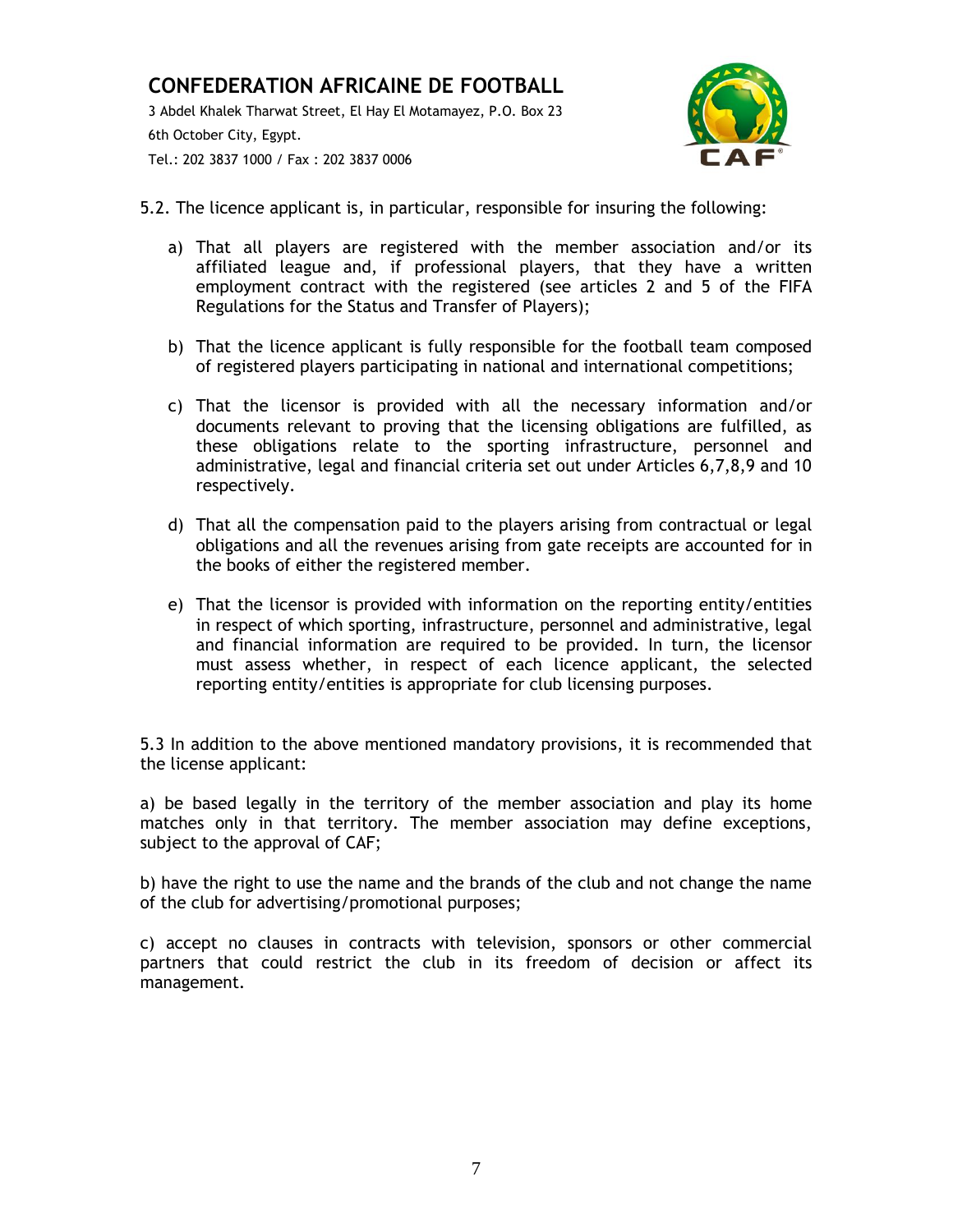3 Abdel Khalek Tharwat Street, El Hay El Motamayez, P.O. Box 23 6th October City, Egypt. Tel.: 202 3837 1000 / Fax : 202 3837 0006



## **ARTICLE 6 - LICENCE**

**6.1** Licences must be issued according to the provisions of the accredited national club licensing regulations.

The licensor must issue an invitation to the concerned football clubs to apply for a licence in writing within the deadline.

The club applying for a licence must submit a written application to the licensor. In this application, the club must, in particular, declare that it shall fulfil the obligations of the licensing system.

Only clubs which fulfil the criteria set out in the accredited national club licensing regulations by the relevant deadline and that have qualified on the basis of their sporting results may be granted a licence by the member association to enter the CAF inter-clubs competitions for the coming season.

A licence is delivered for one or many seasons. It expires without prior notice at the end of the last season for which it was issued.

A licence may be withdrawn by the decision-making bodies during a season if:

- a) For any reason a licensee becomes insolvent and enters into liquidation during the season as determined by the applicable national law
- b) Any of the conditions for the issue of a licence are no longer satisfied; or the licensee violates any of its obligations under the national club licensing regulations.

The licensor will regularly control the licencee in order to guarantee the application of the said regulation.

CAF must be informed as soon as a licence withdrawal is envisaged.

Any licence is inalienable.

#### **6.2. Extraordinary application of the club licensing system for entering the CAF inter-clubs competitions.**

6.2.1. If a club qualifies for a CAF inter-clubs competition based on its sporting results, but has not undergone a clubs licensing process at all or has undergone a clubs licensing process which is lower / not equivalent to the one applicable to top- division clubs, because it belongs to a division other than the top division, the member association of the club concerned may – on behalf of such a club – request an extraordinary application of the club licensing system.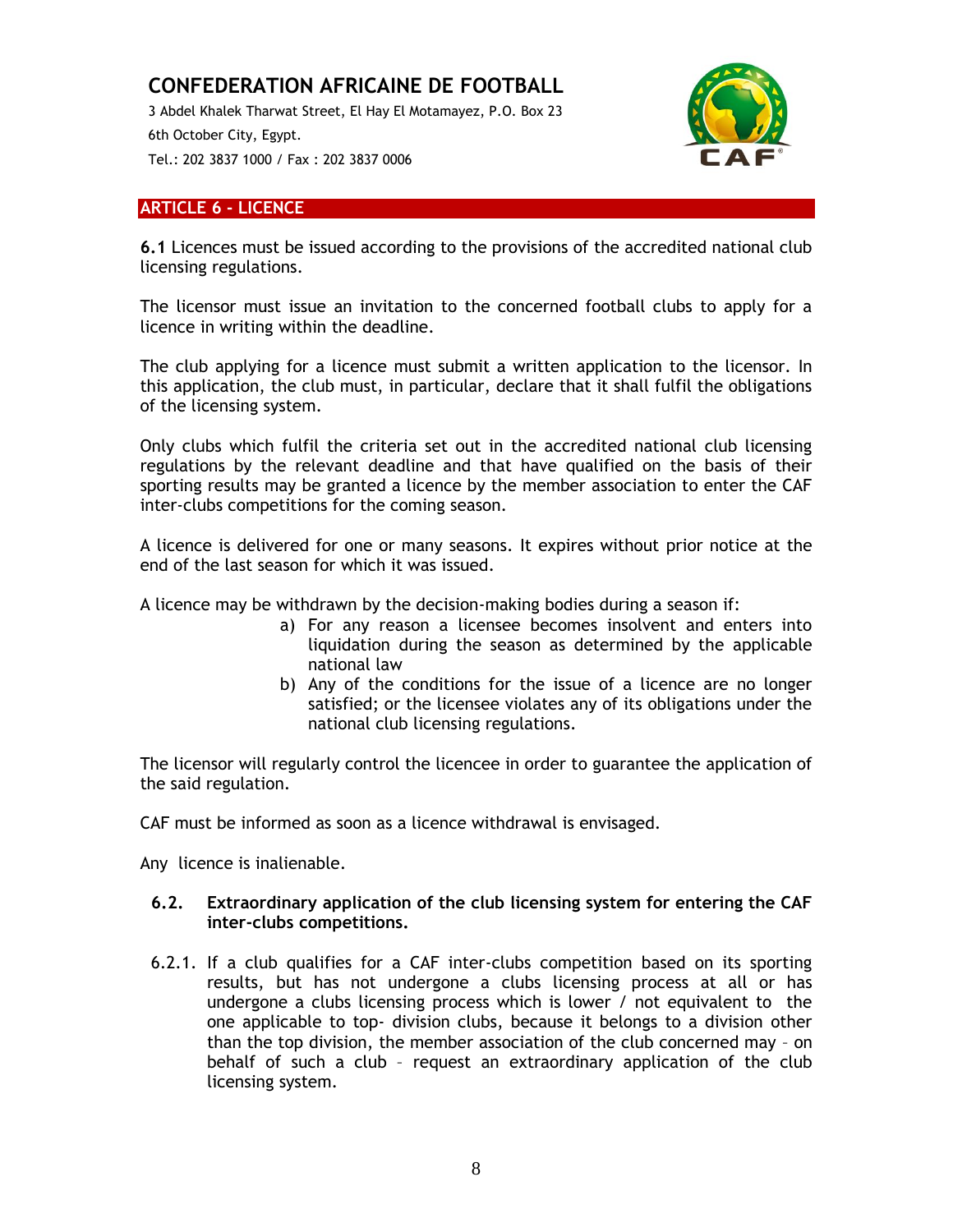3 Abdel Khalek Tharwat Street, El Hay El Motamayez, P.O. Box 23

6th October City, Egypt.

Tel.: 202 3837 1000 / Fax : 202 3837 0006



Based on such an extraordinary application, CAF may grant special permission to enter CAF inter-clubs competitions. This permission only applies to that specific applicant and only for the season in question.

- 6.2.2. The extraordinary application is granted by CAF to the concerned club under the cover of its licensor. The concerned club should fulfil the minimum of the following conditions:
	- To own the human power, materials and financial capabilities to participate in a CAF interclubs competitions.
	- To own sport infrastructures that follows the standards set by CAF in order to host matches in CAF clubs' competitions.

## **Article 7 NECESSARY REQUIREMENTS**

The licensor must put in place the minimum requirements for the verification of the criteria described in mentioned in these club licensing regulation, in order to control the issue of a licence to a licence applicant.

The core process must, as a minimum, fulfil the following requirements:

- the deadline for the submission of the licensing documentation must be clearly defined and communicated;
- the fulfilment of each set of criteria by the licence applicant must be verified by suitably qualified staff acting for the licensor;
- the decision-making process must be based on two-steps approach (first instance and appeal);
- the decision-making bodies must fulfil the requirements of qualification, independence and confidentiality;
- the licensor shall submit to CAF the list of licensed clubs within the relevant deadline.

### **Article 8 SPORTING CRITERIA**

The objectives of the sporting criteria are to induce the licence applicants to:

- invest in quality-driven youth development programmes;
- value the young players training and contribute to their education;
- foster medical care of their youth players;
- practise fair-play on and off the pitch.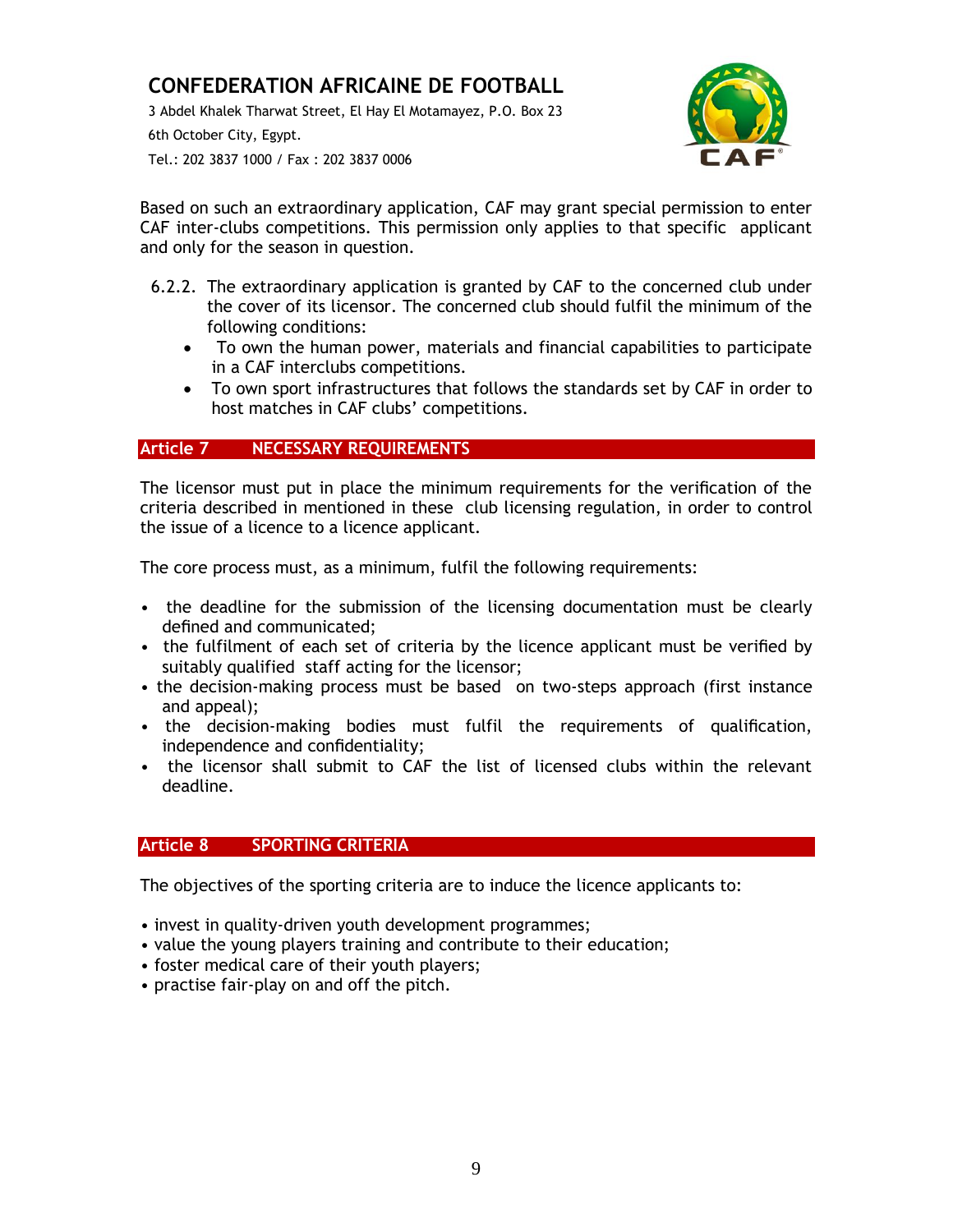3 Abdel Khalek Tharwat Street, El Hay El Motamayez, P.O. Box 23 6th October City, Egypt. Tel.: 202 3837 1000 / Fax : 202 3837 0006



## **Article 8. 1 "A" Criteria**

| No.  | Grade | <b>Description</b>                                                                                                                                                                                                                                                                                                                                                                                                                                                                                                                                                                                                                                    |
|------|-------|-------------------------------------------------------------------------------------------------------------------------------------------------------------------------------------------------------------------------------------------------------------------------------------------------------------------------------------------------------------------------------------------------------------------------------------------------------------------------------------------------------------------------------------------------------------------------------------------------------------------------------------------------------|
| S.01 | A     | APPROVED YOUTH DEVELOPMENT PROGRAMME<br>The licence applicant must have a written youth development<br>programme approved by the licensor. This education programme<br>must include at least the following:<br>a) Objectives and youth development philosophy;<br>b) Organisation of youth sector (organisational chart, bodies<br>involved, relation to the licence applicant, youth teams,                                                                                                                                                                                                                                                          |
|      |       | $etc.$ );<br>c) personnel (technical, medical and administrative, etc.) and<br>required minimum qualifications;<br>d) infrastructure available for youth sector (training and match<br>facilities, etc.);<br>e) financial resources (available budget, contribution by<br>licence applicant, players or local community, etc.);<br>f) football education programme for the different age groups<br>(playing skills, technical, tactical and physical);<br>g) educational programme on the Laws of the Game;<br>h) medical support for young players (including medical check-<br>ups).<br>The youth education programme must further show the licence |
|      |       | applicant's commitment to and support of mandatory and<br>complementary school education for young players.                                                                                                                                                                                                                                                                                                                                                                                                                                                                                                                                           |
| S.02 | A     | <b>Youth Teams</b><br>The licence applicant must have at least the following youth teams<br>within its legal entity or affiliated to its legal entity:<br>a) at least one youth team within the age range of 15 to 21;<br>b) at least one youth team within the age range of 10 to14.                                                                                                                                                                                                                                                                                                                                                                 |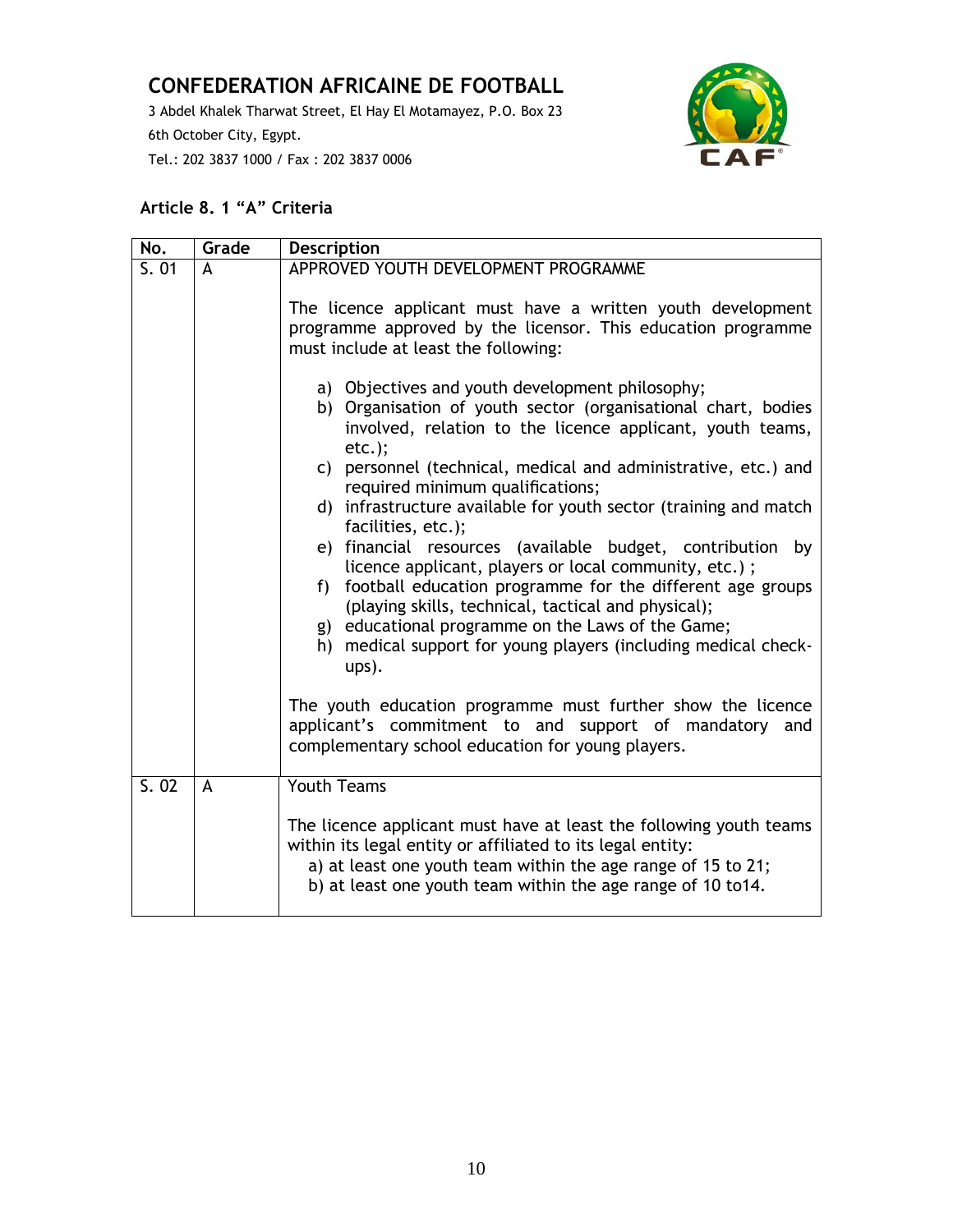3 Abdel Khalek Tharwat Street, El Hay El Motamayez, P.O. Box 23 6th October City, Egypt. Tel.: 202 3837 1000 / Fax : 202 3837 0006



### **Article 9 INFRASTRUCTURE CRITERIA**

The infrastructure criteria constitute long-term investments.

The objectives of the following infrastructure criteria are to guarantee that:

- the licence applicant has an approved stadium available for playing inter-clubs competition matches that provides spectators and media representatives with a comfortable space;
- the licence applicant has suitable training facilities for his players to help them improve their technical skills.

## **Article 9.1 – CRITERIA**

### **"A" Criteria**

| No.  | Grade        | <b>Description</b>                                                                                                                                                                                                                                                                                                                                                                                                                                                                                                                                   |
|------|--------------|------------------------------------------------------------------------------------------------------------------------------------------------------------------------------------------------------------------------------------------------------------------------------------------------------------------------------------------------------------------------------------------------------------------------------------------------------------------------------------------------------------------------------------------------------|
| I.01 | A            | <b>STADIUM - CERTIFICATION</b>                                                                                                                                                                                                                                                                                                                                                                                                                                                                                                                       |
|      |              | The stadium must be certified.                                                                                                                                                                                                                                                                                                                                                                                                                                                                                                                       |
|      |              | The certification is issued according to national/local law. It must<br>include provisions related to safety and an evacuation plan.<br>If such law does not exist, the licensor shall establish the content<br>of the stadium security certificate and the procedure in close<br>collaboration with appropriate bodies (local security authorities,<br>hospitals, fire brigade, police, etc ).<br>The certificate issued by the appropriate body must not be older<br>than two years at the beginning of the new inter-clubs competition<br>season. |
| 1.02 | A            | <b>STADIUM - CONTROL ROOM</b>                                                                                                                                                                                                                                                                                                                                                                                                                                                                                                                        |
|      |              | Each stadium must have a control room which ensures an overall<br>view of the inside of the stadium, in accordance with the<br>provisions of the applicable law or according to the requirements<br>of the licensor, in collaboration with the appropriate civil<br>authorities (police, etc.).                                                                                                                                                                                                                                                      |
| 1.03 | $\mathbf{A}$ | Stadium - Capacity                                                                                                                                                                                                                                                                                                                                                                                                                                                                                                                                   |
|      |              | The minimum capacity of a stadium shall be (to be determined<br>according to the average demand of tickets for the national<br>championship.)                                                                                                                                                                                                                                                                                                                                                                                                        |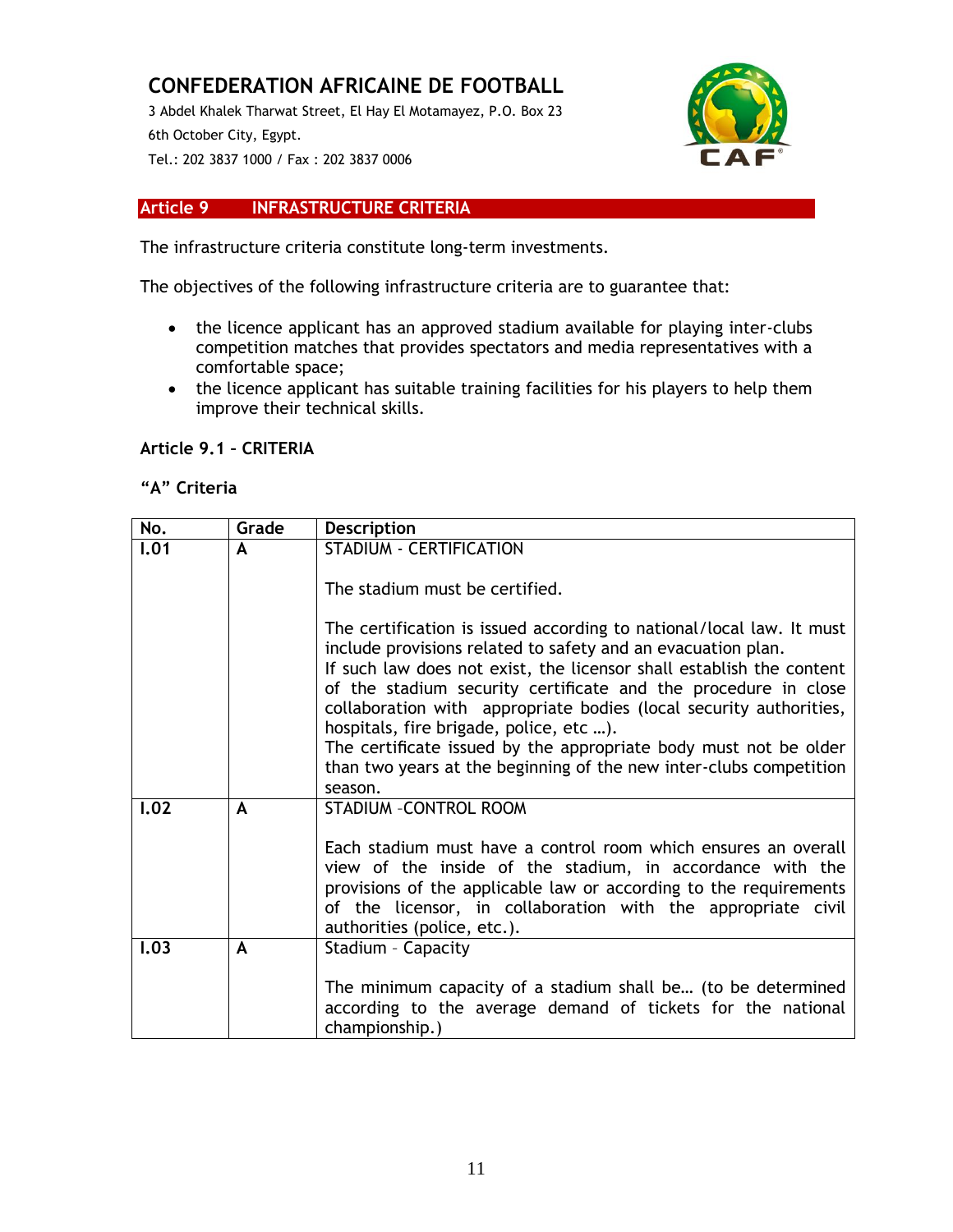3 Abdel Khalek Tharwat Street, El Hay El Motamayez, P.O. Box 23 6th October City, Egypt.



| 1.04 | $\mathsf{A}$ | STADIUM - AVAILABILITY                                                                                                                                                                                                                                                                                                                                            |
|------|--------------|-------------------------------------------------------------------------------------------------------------------------------------------------------------------------------------------------------------------------------------------------------------------------------------------------------------------------------------------------------------------|
|      |              | The licence applicant must have a stadium available to host clubs<br>competitions.                                                                                                                                                                                                                                                                                |
|      |              | Alternative 1: The licence applicant legally owns the stadium                                                                                                                                                                                                                                                                                                     |
|      |              | Alternative2: The licence applicant may provide a written<br>contract with the owner of a stadium or with<br>owners of different stadiums it will use within the<br>territory of the member association.<br><b>This</b><br>contract guarantees the use of the stadium for<br>home matches in the coming season for which the<br>club qualifies in sporting terms. |
| 1.05 | $\mathsf{A}$ | STADIUM - FLOODLIGHTING                                                                                                                                                                                                                                                                                                                                           |
|      |              | For evening matches, the stadium must be equipped with<br>floodlight installations which comply with the standard values                                                                                                                                                                                                                                          |
| 1.06 | A            | <b>STADIUM - SPECTATORS AREAS</b>                                                                                                                                                                                                                                                                                                                                 |
|      |              | Each stand within the stadium must be capable of being divided<br>into several separate sectors according to the requirements of the<br>local security authorities, or if no such requirements exist, those of<br>the licensor.                                                                                                                                   |
| 1.07 | A            | STADIUM - FIRST-AID ROOMS AND DOPING CONTROL ROOM                                                                                                                                                                                                                                                                                                                 |
|      |              | Each stadium must be equipped with first-aid room(s) to care for<br>spectators, according to the local authorities regulations.<br>Otherwise, the licensor shall determine the exact number, size and<br>location of these rooms, in consultation with the appropriate civil<br>bodies (local authorities for health and security)                                |
|      |              | The doping-control room must be near the teams' and referees'<br>dressing rooms and inaccessible to the public and the media.                                                                                                                                                                                                                                     |
| 1.08 | A            | FIELD OF PLAY - SPECIFICATION                                                                                                                                                                                                                                                                                                                                     |
|      |              | The playing field must comply with the laws of the game and be:                                                                                                                                                                                                                                                                                                   |
|      |              | Alternative 1 : natural grass<br>Alternative 2: artificial grass (according to the FIFA and CAF<br>quality standards), subject to the<br>relevant<br>approvals.                                                                                                                                                                                                   |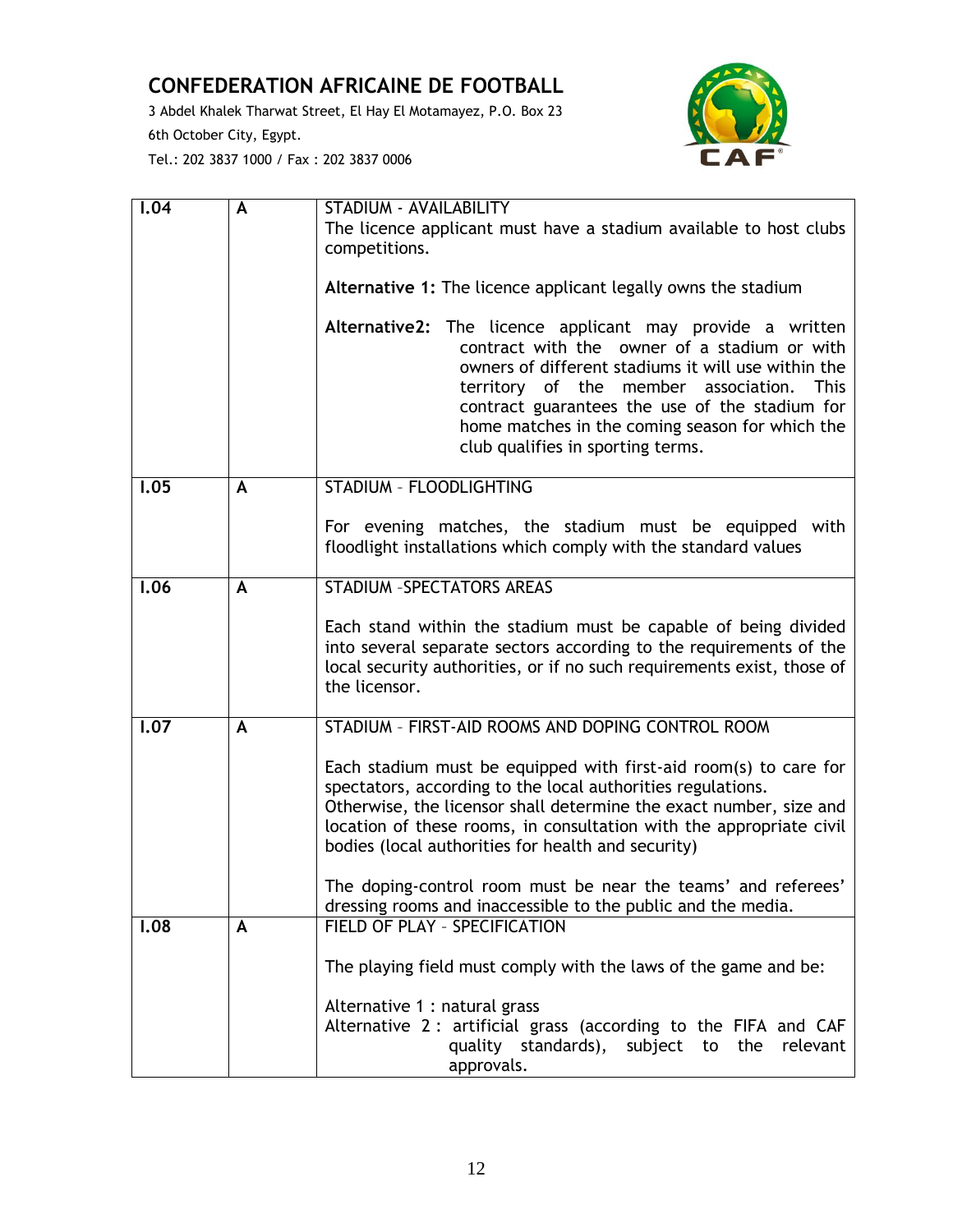3 Abdel Khalek Tharwat Street, El Hay El Motamayez, P.O. Box 23 6th October City, Egypt. Tel.: 202 3837 1000 / Fax : 202 3837 0006



## **Article 9.2 – "B" CRITERIA**

| 1.09 | B | <b>STADIUM - GROUND RULES</b>                                                                                                                                                                                                                                                                                                     |
|------|---|-----------------------------------------------------------------------------------------------------------------------------------------------------------------------------------------------------------------------------------------------------------------------------------------------------------------------------------|
|      |   | Each stadium must issue stadium ground rules and affix them to                                                                                                                                                                                                                                                                    |
|      |   | the stadium in such a way that the spectators can read them.                                                                                                                                                                                                                                                                      |
|      |   | These rules must provide information on at least the following:                                                                                                                                                                                                                                                                   |
|      |   | • the admission rights;                                                                                                                                                                                                                                                                                                           |
|      |   | • abandonment or postponement of events;                                                                                                                                                                                                                                                                                          |
|      |   | · description of prohibited behaviour and penalties (entering the<br>field of play, throwing objects, use of foul or abusive language,                                                                                                                                                                                            |
|      |   | racist behaviour, etc.);                                                                                                                                                                                                                                                                                                          |
|      |   | • restrictions with regard to alcohol, fireworks, banners, etc.<br>• seating rules;                                                                                                                                                                                                                                               |
|      |   | • causes for ejection from the ground;                                                                                                                                                                                                                                                                                            |
|      |   | • risk analysis specific to the stadium.                                                                                                                                                                                                                                                                                          |
|      |   |                                                                                                                                                                                                                                                                                                                                   |
|      | B | TRAINING FACILITIES- AVAILABILITY FOR CLUB                                                                                                                                                                                                                                                                                        |
|      |   | The training facilities must be available to the club throughout the                                                                                                                                                                                                                                                              |
|      |   | year.                                                                                                                                                                                                                                                                                                                             |
|      |   | Alternative 1: The licence applicant legally owns the training<br>facilities;                                                                                                                                                                                                                                                     |
|      |   | Alternative 2: The licence applicant may provide a written<br>contract with the owner(s) of the training<br>facilities. This contract guarantees the use of the<br>training facilities for the coming season for all<br>the clubs teams which participate<br>in<br>a<br>championship approved the member/ regional<br>association |
| 1.11 | B | <b>STADIUM - SANITARY FACILITIES</b>                                                                                                                                                                                                                                                                                              |
|      |   |                                                                                                                                                                                                                                                                                                                                   |
|      |   | Each stand must provide sufficient toilet facilities for both sexes in                                                                                                                                                                                                                                                            |
|      |   | accordance with the local authorities regulations or the licensor's                                                                                                                                                                                                                                                               |
|      |   | requirements.                                                                                                                                                                                                                                                                                                                     |
|      |   | These amenities must include washing facilities with at least cold                                                                                                                                                                                                                                                                |
|      |   | water and a plentiful supply of towels and /or hand dryers.                                                                                                                                                                                                                                                                       |
|      |   | They must be bright, impeccably clean and hygienic. A procedure<br>should be established to maintain that condition throughout each<br>event.                                                                                                                                                                                     |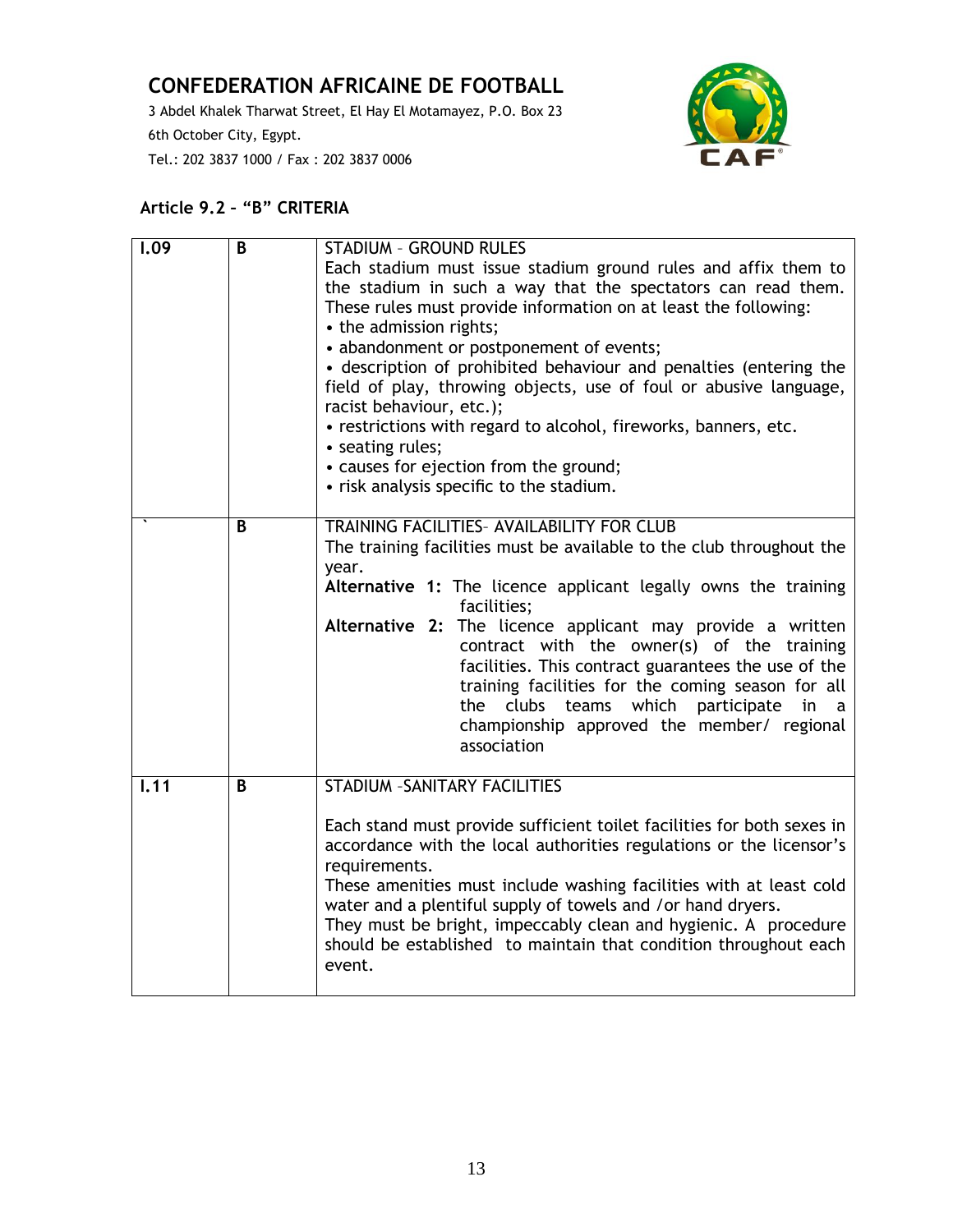3 Abdel Khalek Tharwat Street, El Hay El Motamayez, P.O. Box 23 6th October City, Egypt.

Tel.: 202 3837 1000 / Fax : 202 3837 0006



# **Article 9.3 – "C" CRITERIA**

| 1.12 | $\mathsf{C}$ | STADIUM - INDIVIDUAL SEATS                                                                                                  |
|------|--------------|-----------------------------------------------------------------------------------------------------------------------------|
|      |              | The stadium must be equipped with individual seats that must be:                                                            |
|      |              | • fixed (e.g. to the floor);                                                                                                |
|      |              | • separated from each other;                                                                                                |
|      |              | • comfortable;                                                                                                              |
|      |              | • numbered and have a backrest of a minimum height of 30cm,                                                                 |
|      |              | when from the seat.                                                                                                         |
|      | $\mathsf{C}$ | <b>STADIUM-COVERED SEATS</b>                                                                                                |
|      |              | The licensor shall determine the minimum number of individual                                                               |
|      |              | seats in covered stand.                                                                                                     |
| 1.14 | $\mathsf{C}$ | STADIUM - ACCOMMODATION OF VISITING SUPPORTERS                                                                              |
|      |              | At least 5% (five per cent) of the certified total stadium capacity                                                         |
|      |              | must be available for accommodating visiting supporters, in a                                                               |
|      |              | separate area.                                                                                                              |
|      |              | This provision is subject to decisions of the competent bodies of                                                           |
|      |              | the licensor and/or the local authorities regarding safety and                                                              |
|      |              | security (high risk matches, etc.).                                                                                         |
| 1.15 | $\mathsf{C}$ | <b>STADIUM - SIGNPOSTING AND DIRECTIONS</b>                                                                                 |
|      |              | All public direction signs inside and outside the stadium must be                                                           |
|      |              | presented in pictographic language.                                                                                         |
|      |              | Clear and comprehensive signposting must be provided at the                                                                 |
|      |              | stadium approaches and throughout the stadium to point the way                                                              |
|      |              | to the different sectors                                                                                                    |
| 1.16 | $\mathsf{C}$ | <b>STADIUM - MEDIA FACILITIES</b>                                                                                           |
|      |              | There must be suitable media facilities (working room and press                                                             |
|      |              | conference room).                                                                                                           |
|      |              | The licensor shall determine the criteria for the media facilities                                                          |
|      |              | according to the needs of national media, taking into consideration                                                         |
|      |              | the following recommendations and in consultation with the                                                                  |
|      |              | appropriate media bodies (media committee, etc.) :                                                                          |
|      |              | • specific entrance or entrances to the stadium for the media, if                                                           |
|      |              | there is a separate access for photographers and TV personnel;                                                              |
|      |              | • reception desk or room where late accreditations / media                                                                  |
|      |              | information can be collected;                                                                                               |
|      |              | permanent press seats, equipped with desks big enough to                                                                    |
|      |              | accommodate a laptop, a notepad and a telephone;                                                                            |
|      |              | • power supply and phone/modem connection at each desk;                                                                     |
|      |              | . media working room accommodating a minimum of  persons                                                                    |
|      |              | (unless separated facilities are provided), included photographers                                                          |
|      |              | - to be determined according to the average demand in the                                                                   |
|      |              |                                                                                                                             |
|      |              | national championship;                                                                                                      |
|      |              | • Toilet facilities for both sexes;                                                                                         |
|      |              | • press conference room with a suitable number of seats to be<br>determined according to the average demand in the national |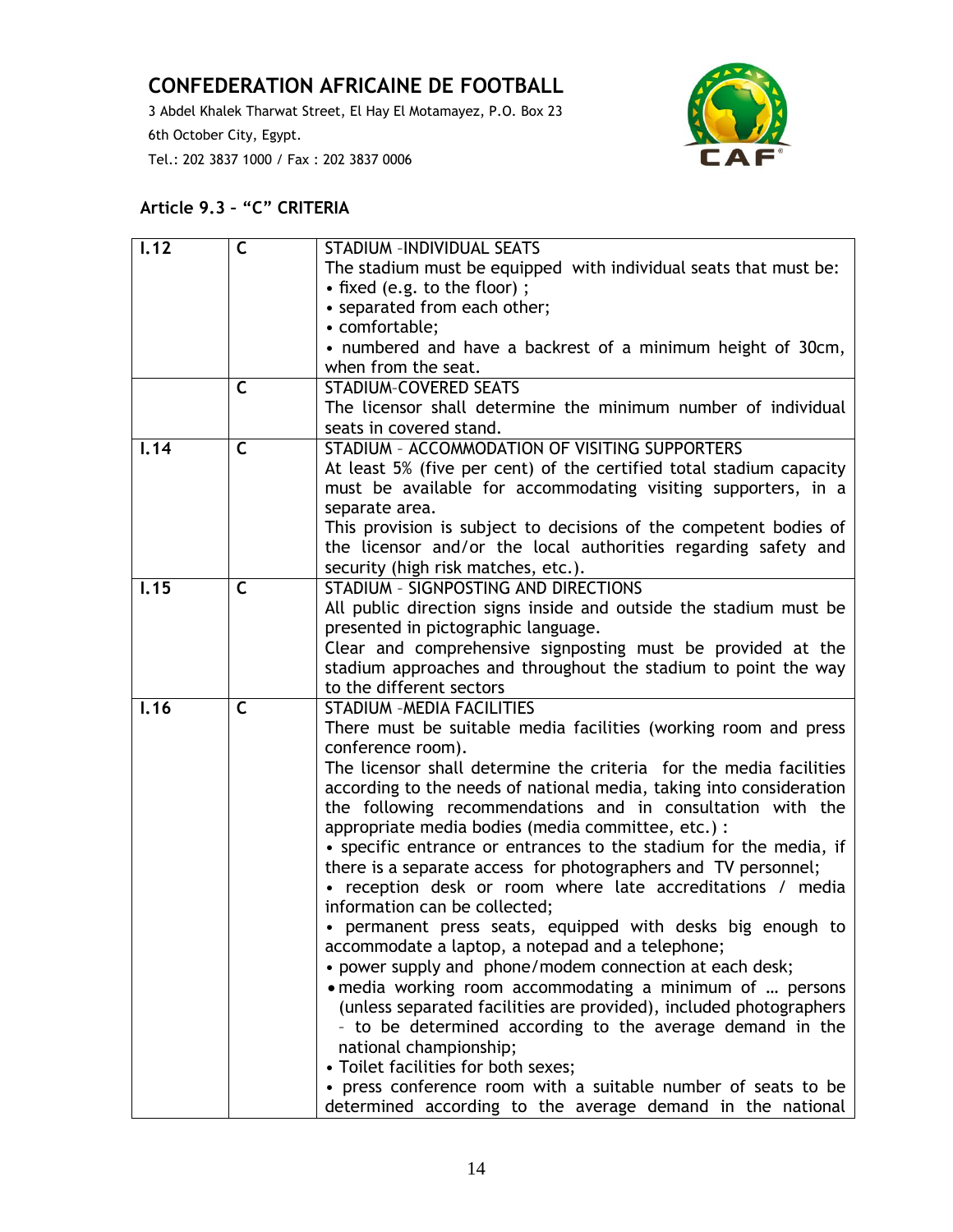3 Abdel Khalek Tharwat Street, El Hay El Motamayez, P.O. Box 23

6th October City, Egypt.

Tel.: 202 3837 1000 / Fax : 202 3837 0006



|      | championship;<br>• press conference room to be equipped with a sound system and<br>split box;<br>• photographers with heavy equipment should have parking places<br>as close to the access point as possible and /or a drop off point<br>where they can unload equipment from vehicles;<br>• the licensor determines a minimum number of seats in the press<br>box according to the average demand in the national<br>championship; |
|------|-------------------------------------------------------------------------------------------------------------------------------------------------------------------------------------------------------------------------------------------------------------------------------------------------------------------------------------------------------------------------------------------------------------------------------------|
| 1.17 | SPECTATORS WITH DISABILITIES<br>The licensor shall set up requirements to accommodate disabled<br>spectators and accompanying persons safely and comfortably.                                                                                                                                                                                                                                                                       |

## **Article 10 ADMINISTRATIVE AND PERSONNEL CRITERIA**

The objectives of the personnel and administrative criteria are that:

- licence applicants are managed in a professional way;
- licence applicants have available well-educated, qualified, and skilled specialists with a certain know-how and experience;
- the players of the first and other teams are trained by qualified coaches and supported by the necessary medical staff.

| No.   | Grade            | <b>Description</b>                                                 |
|-------|------------------|--------------------------------------------------------------------|
| P. 01 | A                | <b>CLUB SECRETARIAT</b>                                            |
|       |                  | The licence applicant must have available office space to run      |
|       |                  | its administration.                                                |
|       |                  | The required surface of the office(s) and the required technical   |
|       |                  | minimum infrastructure including phone, fax, internet access       |
|       |                  | and e-mail must be available.                                      |
|       |                  | The licence applicant must have appointed the appropriate          |
|       |                  | number of skilled secretarial staff according to its needs to run  |
|       |                  | its daily business. It must also ensure that its office is open to |
|       |                  | communicate with the licensor and the public                       |
| P.02  | A                | <b>GENERAL MANAGER</b>                                             |
|       |                  | The licence applicant must have appointed a general manager        |
|       |                  | responsible for running its daily business (operative matters).    |
|       |                  | The appointment must have been made by the appropriate             |
|       |                  | body (e.g. executive board) of the licence applicant.              |
| P.03  | $\blacktriangle$ | <b>FINANCE OFFICER</b>                                             |
|       |                  | The licence applicant must have appointed a qualified finance      |
|       |                  | officer responsible for its financial matters who can be either a  |
|       |                  | person working in the club's administration or an external         |
|       |                  | partner mandated by the club through a written contract.           |

## **Article 10.1 – "A" CRITERIA**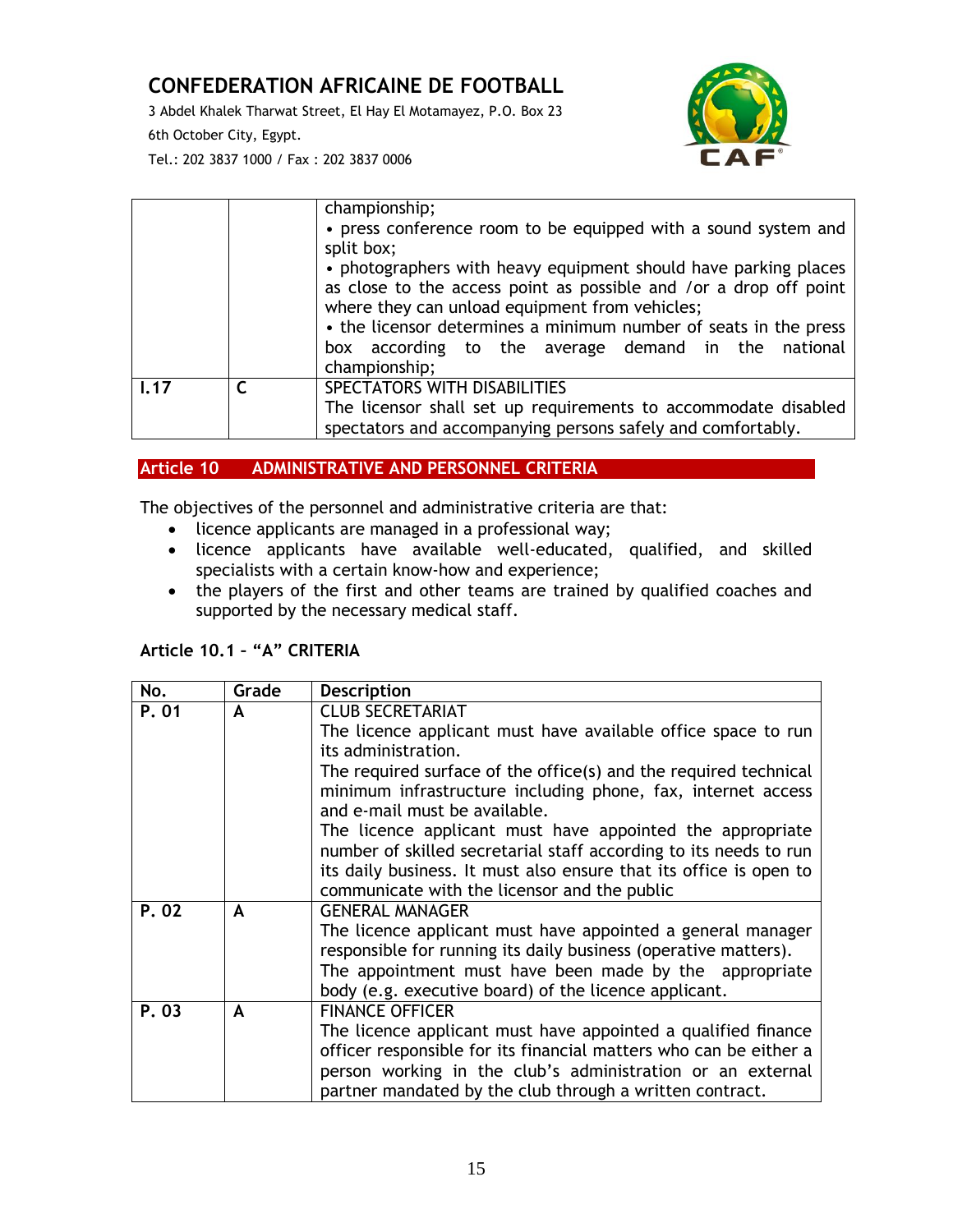3 Abdel Khalek Tharwat Street, El Hay El Motamayez, P.O. Box 23

6th October City, Egypt.



|      |   | The appointment must have been made by the appropriate                                                                                                                                                                                                                                                                                                                                                                                                                                                                                                                                                                                                                                                                                                                                                                                                                                                                                                             |
|------|---|--------------------------------------------------------------------------------------------------------------------------------------------------------------------------------------------------------------------------------------------------------------------------------------------------------------------------------------------------------------------------------------------------------------------------------------------------------------------------------------------------------------------------------------------------------------------------------------------------------------------------------------------------------------------------------------------------------------------------------------------------------------------------------------------------------------------------------------------------------------------------------------------------------------------------------------------------------------------|
|      |   | body of the licence applicant.                                                                                                                                                                                                                                                                                                                                                                                                                                                                                                                                                                                                                                                                                                                                                                                                                                                                                                                                     |
| P.04 | A | <b>SECURITY OFFICER</b>                                                                                                                                                                                                                                                                                                                                                                                                                                                                                                                                                                                                                                                                                                                                                                                                                                                                                                                                            |
|      |   | The licence applicant must have appointed a qualified security<br>officer (with specific diploma or experience) responsible for<br>safety and security matters.<br>The appointment must have been made by the appropriate                                                                                                                                                                                                                                                                                                                                                                                                                                                                                                                                                                                                                                                                                                                                          |
|      |   | body of the licence applicant.                                                                                                                                                                                                                                                                                                                                                                                                                                                                                                                                                                                                                                                                                                                                                                                                                                                                                                                                     |
| P.05 | A | MEDICAL DOCTOR AND PHYSIOTHERAPIST<br>The licence applicant must have appointed at least one doctor<br>and one physiotherapist responsible for providing medical                                                                                                                                                                                                                                                                                                                                                                                                                                                                                                                                                                                                                                                                                                                                                                                                   |
|      |   | support and advice to the first squad as well as doping<br>prevention policy. The licence applicant must ensure medical<br>support during matches and trainings.<br>The doctor must be recognised and certified by the appropriate<br>national authorities and duly registered with the member<br>association or league.                                                                                                                                                                                                                                                                                                                                                                                                                                                                                                                                                                                                                                           |
| P.06 | A | HEAD COACH OF THE FIRST SQUAD                                                                                                                                                                                                                                                                                                                                                                                                                                                                                                                                                                                                                                                                                                                                                                                                                                                                                                                                      |
|      |   | The licence applicant must have appointed a head coach<br>responsible of football matters of the first squad.<br>The head coach must fulfil one the following requirements:<br>a) hold the highest available coaching licence of the<br>member association of the territory on which the<br>licence applicant is situated or any valid foreign diploma<br>which is equivalent to this one and recognised by CAF as<br>such;<br>b) start the required education course recognised by the<br>member association to achieve the required diploma;<br>hold a "recognition of competence" issued by the<br>C)<br>member association if the head coach has a minimum<br>of five years' practical experience as head coach in any<br>top or 2 <sup>nd</sup> division club. The head coach must be duly<br>registered with the member association or league.<br>The appointment of the head coach must have been made by<br>the appropriate body of the licence applicant. |
| P.07 | A | HEAD OF THE YOUTH DEVELOPMENT PROGRAMME<br>The licence applicant must have appointed a head of the youth<br>development programme responsible of running the daily<br>business and the technical aspects of the youth sector.                                                                                                                                                                                                                                                                                                                                                                                                                                                                                                                                                                                                                                                                                                                                      |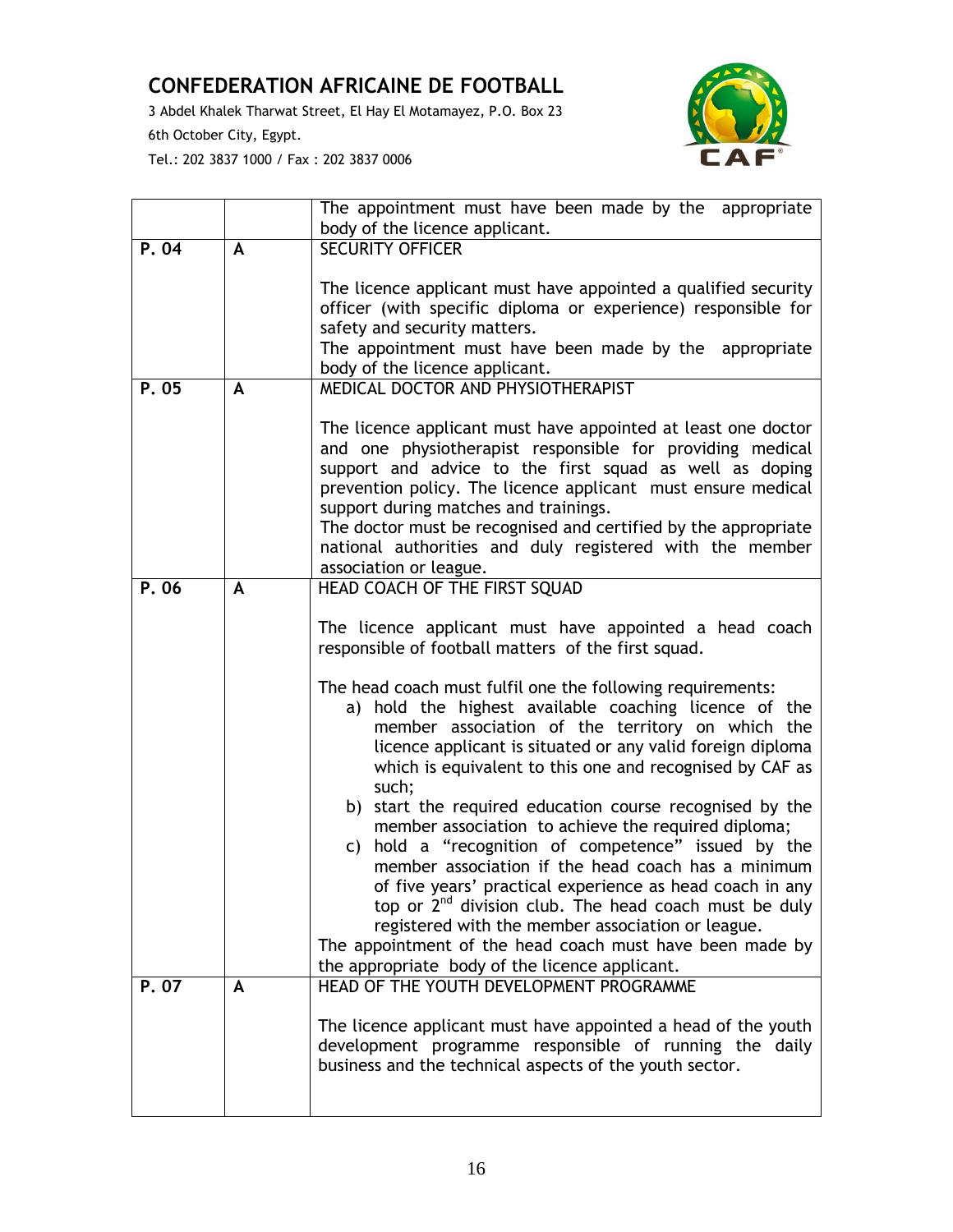3 Abdel Khalek Tharwat Street, El Hay El Motamayez, P.O. Box 23

6th October City, Egypt.



|      |   | The head of the youth development programme must fulfil the<br>following requirement:<br>a) hold the second-highest available coaching licence of<br>the member association on the territory of which the<br>licence applicant is situated;<br>b) start the required education course recognised by the<br>member association to achieve the required diploma;<br>hold a "recognition of competence" issued by the<br>C)<br>member association if the head coach has a minimum<br>of two years' practical experience as head of the youth<br>development programme in any to or 2 <sup>nd</sup> division club.<br>The appointment of the head youth development<br>programme must have been made by the appropriate<br>body of the licence applicant. |
|------|---|-------------------------------------------------------------------------------------------------------------------------------------------------------------------------------------------------------------------------------------------------------------------------------------------------------------------------------------------------------------------------------------------------------------------------------------------------------------------------------------------------------------------------------------------------------------------------------------------------------------------------------------------------------------------------------------------------------------------------------------------------------|
| P.08 | A | YOUTH COACHES                                                                                                                                                                                                                                                                                                                                                                                                                                                                                                                                                                                                                                                                                                                                         |
|      |   | The licence applicant must have appointed for each mandatory<br>youth team at least one coach responsible for this youth team<br>in all football matters.<br>The youth coach must hold the minimum qualifications as<br>defined by the licensor. He must be duly registered with the<br>member association or the league.<br>The appointment of the youth coach must have been made by<br>the appropriate body of the licence applicant.                                                                                                                                                                                                                                                                                                              |
| P.09 | A | SAFETY AND SECURITY ORGANISATION - STEWARDING                                                                                                                                                                                                                                                                                                                                                                                                                                                                                                                                                                                                                                                                                                         |
|      |   | The licence applicant must have established a safety and<br>security organisation for<br>home<br>matches<br>through<br>the<br>engagement of the necessary number of stewards. For this<br>purpose, he must:<br>a) employ stewards; or<br>b) conclude a written contract with the owner of the<br>stadium to provide stewards; or<br>c) conclude a written contract with an external security<br>company to provide stewards.                                                                                                                                                                                                                                                                                                                          |
|      |   | The licence applicant must appropriately qualified stewards<br>(internal or external).                                                                                                                                                                                                                                                                                                                                                                                                                                                                                                                                                                                                                                                                |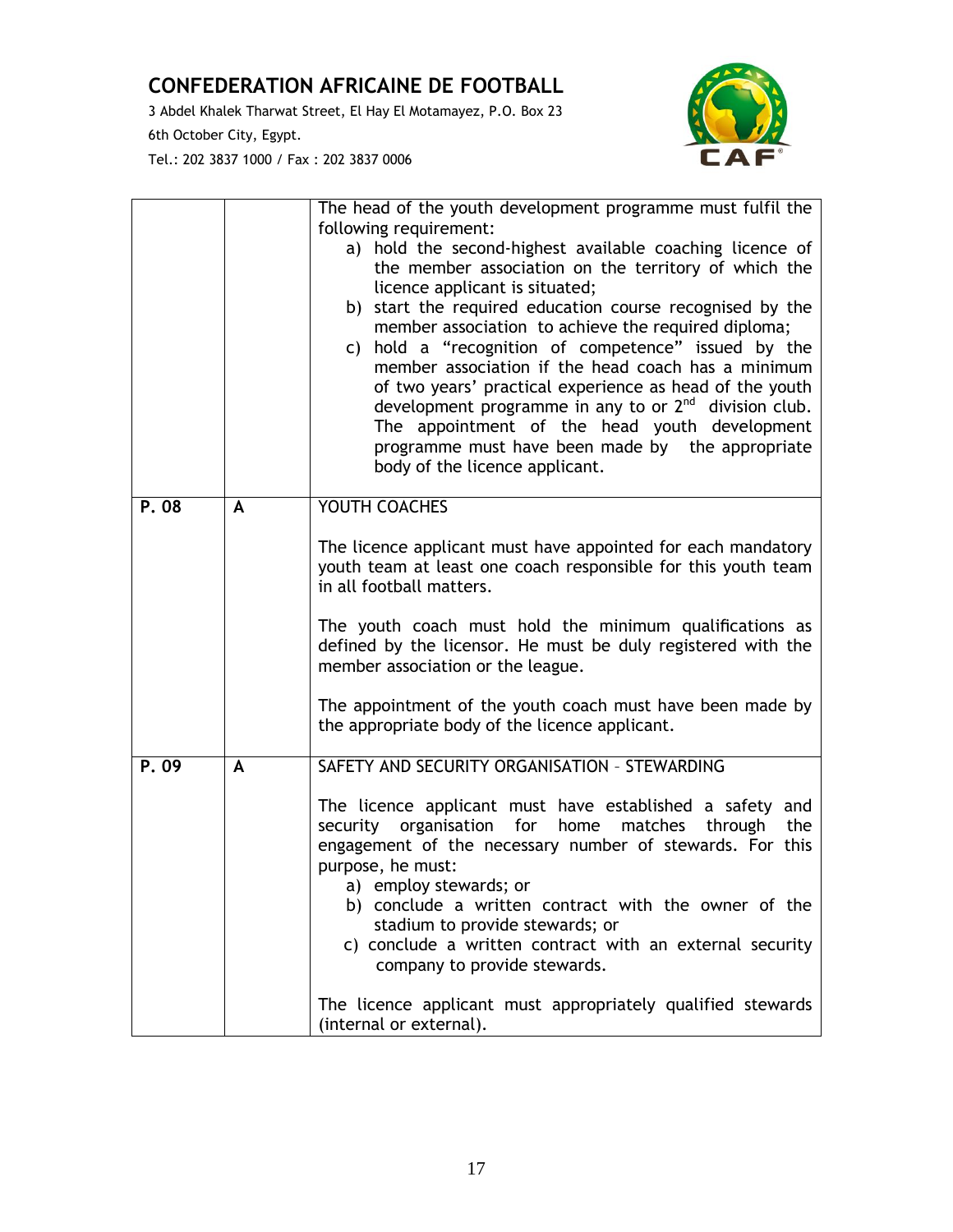3 Abdel Khalek Tharwat Street, El Hay El Motamayez, P.O. Box 23 6th October City, Egypt. Tel.: 202 3837 1000 / Fax : 202 3837 0006



## **Article 10. 2 "B" CRITERIA**

| P. 10 | B | <b>RIGHTS AND DUTIES</b><br>The rights and duties of the licence applicant's staff must be<br>defined in writing.                                                                                                                                                               |
|-------|---|---------------------------------------------------------------------------------------------------------------------------------------------------------------------------------------------------------------------------------------------------------------------------------|
| P. 11 | B | DUTY TO NOTIFY SIGNIFICANT CHANGES<br>Any event occurring after the submission of the licensing<br>documentation to the licensor representing a significant change<br>compared to the information previously submitted must be<br>notified to the licensor by the set deadline. |

## **Article 11 LEGAL CRITERIA**

| No.  | Grade | <b>Description</b>                                                                                                                                                                                                                                                                                                      |
|------|-------|-------------------------------------------------------------------------------------------------------------------------------------------------------------------------------------------------------------------------------------------------------------------------------------------------------------------------|
| J.01 | A     | DECLARATION IN RESPECT OF PARTICIPATION IN INTER-CLUBS<br><b>COMPETITIONS</b>                                                                                                                                                                                                                                           |
|      |       | The licence applicant must submit a legally valid declaration<br>confirming the following:                                                                                                                                                                                                                              |
|      |       | it recognises as legally binding the statutes, rules and<br>a)<br>regulations and decisions of FIFA, CAF, the member<br>association and where such exists the national league;                                                                                                                                          |
|      |       | it recognises the exclusive jurisdiction of the CAS<br>b)<br>(Court of Arbitration for Sport in Lausanne) for any<br>dispute of international dimension and in particular<br>involving FIFA and/or CAF;                                                                                                                 |
|      |       | it recognises the prohibition to recourse to ordinary<br>C)<br>courts under the Statutes of FIFA and CAF;                                                                                                                                                                                                               |
|      |       | at national level it will play in competitions that are<br>d)<br>recognised and endorsed by the member association<br>(national championship, national cup, etc.);                                                                                                                                                      |
|      |       | at continental level it will play in competitions that<br>e)<br>are recognised by CAF. For the avoidance of doubt,<br>this provision does not relate to friendly matches;                                                                                                                                               |
|      |       | it undertakes to abide by and observe the provisions<br>f)<br>and conditions of the national regulations;                                                                                                                                                                                                               |
|      |       | all submitted documents are complete and correct;<br>g)<br>it authorises the competent club licensing authority to<br>h)<br>examine documents and seek information and in the<br>event of any appeal procedure- to seek information<br>from any relevant public authority or private body<br>according to national law; |
|      |       | it acknowledges that FIFA and/or CAF reserves the<br>i)                                                                                                                                                                                                                                                                 |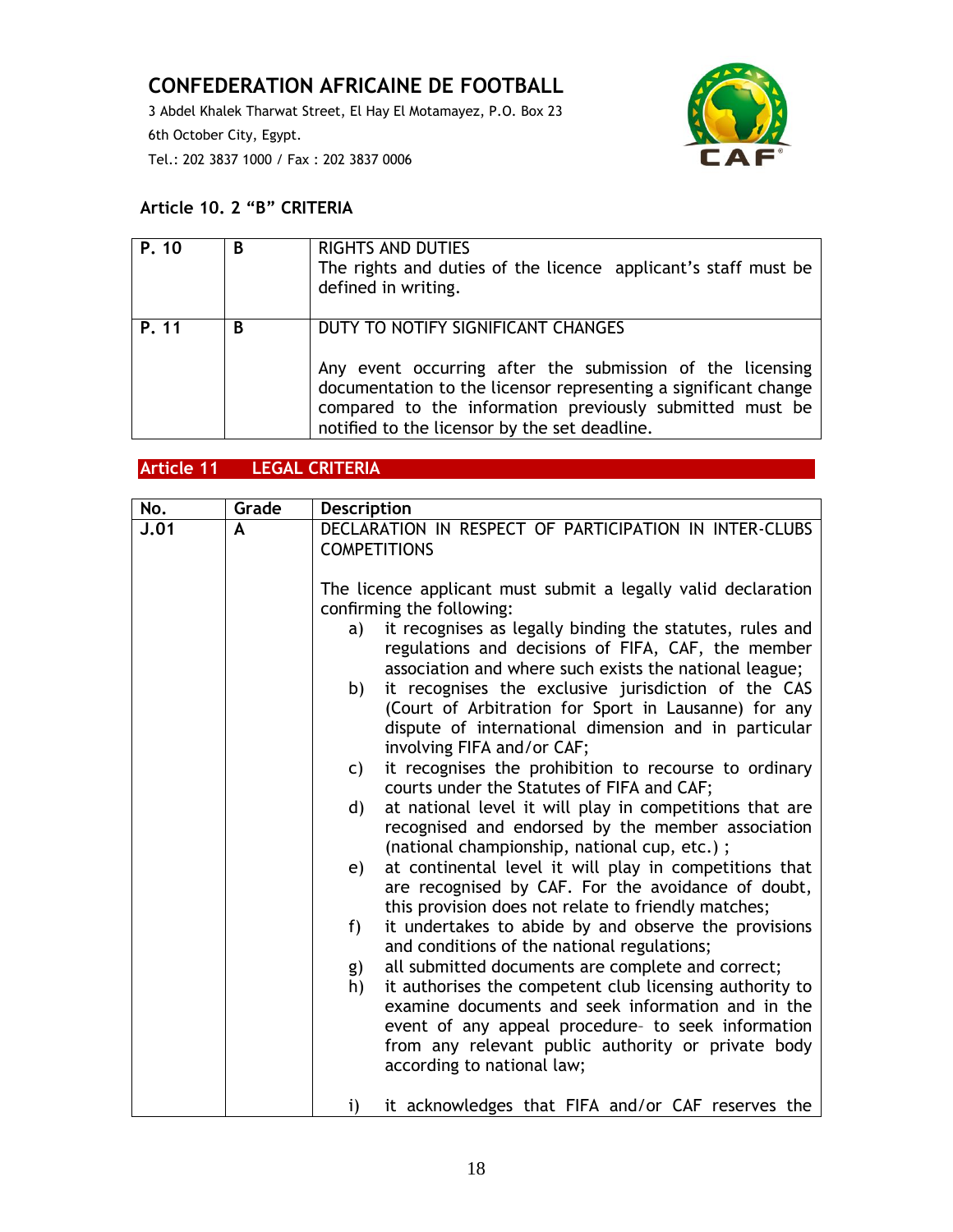3 Abdel Khalek Tharwat Street, El Hay El Motamayez, P.O. Box 23

6th October City, Egypt.



|      |   | right to execute post checks at national level<br>reviewing the assessment procedures and the decision-<br>making in case CAF fails to implement it.<br>This declaration must be validated by an authorised signatory<br>no more than three months prior to the corresponding deadline<br>for its submission to the licensor.                                                                                                                                                                                                                                                                                                                                                                                                                                                                                                                                                                                                                                                                                                                                                                                                                                                                                                                                                                                                               |
|------|---|---------------------------------------------------------------------------------------------------------------------------------------------------------------------------------------------------------------------------------------------------------------------------------------------------------------------------------------------------------------------------------------------------------------------------------------------------------------------------------------------------------------------------------------------------------------------------------------------------------------------------------------------------------------------------------------------------------------------------------------------------------------------------------------------------------------------------------------------------------------------------------------------------------------------------------------------------------------------------------------------------------------------------------------------------------------------------------------------------------------------------------------------------------------------------------------------------------------------------------------------------------------------------------------------------------------------------------------------|
| J.02 | A | STATUTES AND REGISTER EXTRACT                                                                                                                                                                                                                                                                                                                                                                                                                                                                                                                                                                                                                                                                                                                                                                                                                                                                                                                                                                                                                                                                                                                                                                                                                                                                                                               |
|      |   | The licence applicant must submit the following information:<br>a) a copy of valid statutes;<br>b) an extract from a public register (trade register, etc.)<br>containing information on the licence applicant (such as<br>name, address, legal form, list of authorised signatories<br>and type of required signature).                                                                                                                                                                                                                                                                                                                                                                                                                                                                                                                                                                                                                                                                                                                                                                                                                                                                                                                                                                                                                    |
| J.03 | A | OWNERSHIP AND CONTROL OF CLUBS                                                                                                                                                                                                                                                                                                                                                                                                                                                                                                                                                                                                                                                                                                                                                                                                                                                                                                                                                                                                                                                                                                                                                                                                                                                                                                              |
|      |   | The licence applicant must submit a legally valid declaration<br>confirming no physical or moral person involved in the<br>management, administration, and/or sporting performance of<br>the club, either directly or indirectly,<br>a) holds securities or shares of any other club participating<br>in the same competition; or<br>b) holds a majority of the shareholders' voting rights of<br>any other club participating in the same competition; or<br>has the right to appoint or remove a majority of the<br>C)<br>members of the administrative, management or<br>supervisory body of any other club participating in the<br>same competition; or<br>d) is a shareholder and alone controls a majority<br>shareholders' voting rights of any<br>other club<br>participating in the same competition, pursuant to an<br>agreement entered into with other shareholders of the<br>club in question;<br>e) is a member of any other club participating in the same<br>competition;<br>f) is involved in any capacity whatsoever in the<br>administration<br>and/or<br>sporting<br>management,<br>performance of any other club participating in the same<br>competition;<br>g) has any power whatsoever in the management,<br>administration and/or sporting performance of any<br>other club participating in the same competition; |
|      |   | This declaration must be validated by an authorised signatory                                                                                                                                                                                                                                                                                                                                                                                                                                                                                                                                                                                                                                                                                                                                                                                                                                                                                                                                                                                                                                                                                                                                                                                                                                                                               |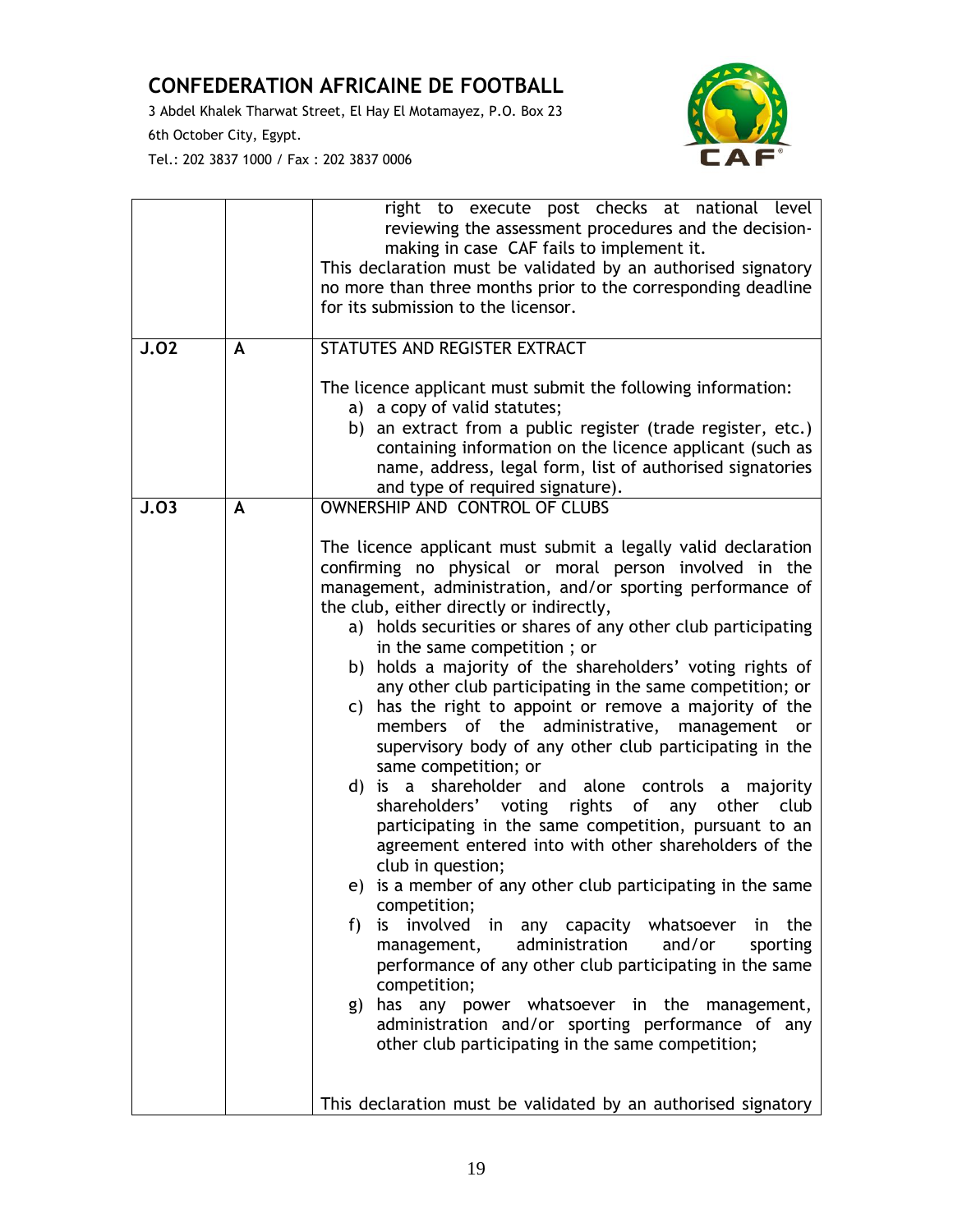3 Abdel Khalek Tharwat Street, El Hay El Motamayez, P.O. Box 23 6th October City, Egypt.



Tel.: 202 3837 1000 / Fax : 202 3837 0006

| no more than three months prior to the corresponding deadline<br>for its submission to the licensor. |
|------------------------------------------------------------------------------------------------------|
|------------------------------------------------------------------------------------------------------|

## **Article 12 FINANCIAL CRITERIA**

The financial criteria aim principally to:

- improve the economic and financial capability of clubs;
- increase clubs' transparency and credibility;
- place the necessary importance on the protection of creditors

Every licensor must ensure that the clubs qualified for clubs competitions should respect the following minimum criteria. The licensor may develop additional criteria, information requirements and assessment procedures for implementation in the national regulations.

| No.                 | Grade | <b>Description</b>                                                                                                                                                                                                                                                                                                                                                                                                                                                                                                                                                                                                                                                                                                                             |
|---------------------|-------|------------------------------------------------------------------------------------------------------------------------------------------------------------------------------------------------------------------------------------------------------------------------------------------------------------------------------------------------------------------------------------------------------------------------------------------------------------------------------------------------------------------------------------------------------------------------------------------------------------------------------------------------------------------------------------------------------------------------------------------------|
| $\overline{F}$ . 01 | A     | <b>ANNUAL FINANCIAL STATEMENTS- AUDITED</b><br>Regardless of the legal structure of the licence applicant,<br>annual financial statements consisting of a balance sheet,<br>profit and loss and notes based on national legislation for<br>moral persons shall be prepared and audited by independent<br>auditors.<br>financial statements must include the following<br>The I<br>minimum information in respect of the balance sheet.<br><b>Current assets</b><br>01) cash and cash equivalent;<br>02) accounts receivable from players' transfers;<br>03) accounts receivable from group entities and related<br>parties;<br>04) accounts receivable - other;<br>05) inventories.<br><b>Non-current assets</b><br>06) tangible fixed assets; |
|                     |       | 07) intangible assets - players;<br>08) intangible assets - others;<br>09) investments.                                                                                                                                                                                                                                                                                                                                                                                                                                                                                                                                                                                                                                                        |
|                     |       |                                                                                                                                                                                                                                                                                                                                                                                                                                                                                                                                                                                                                                                                                                                                                |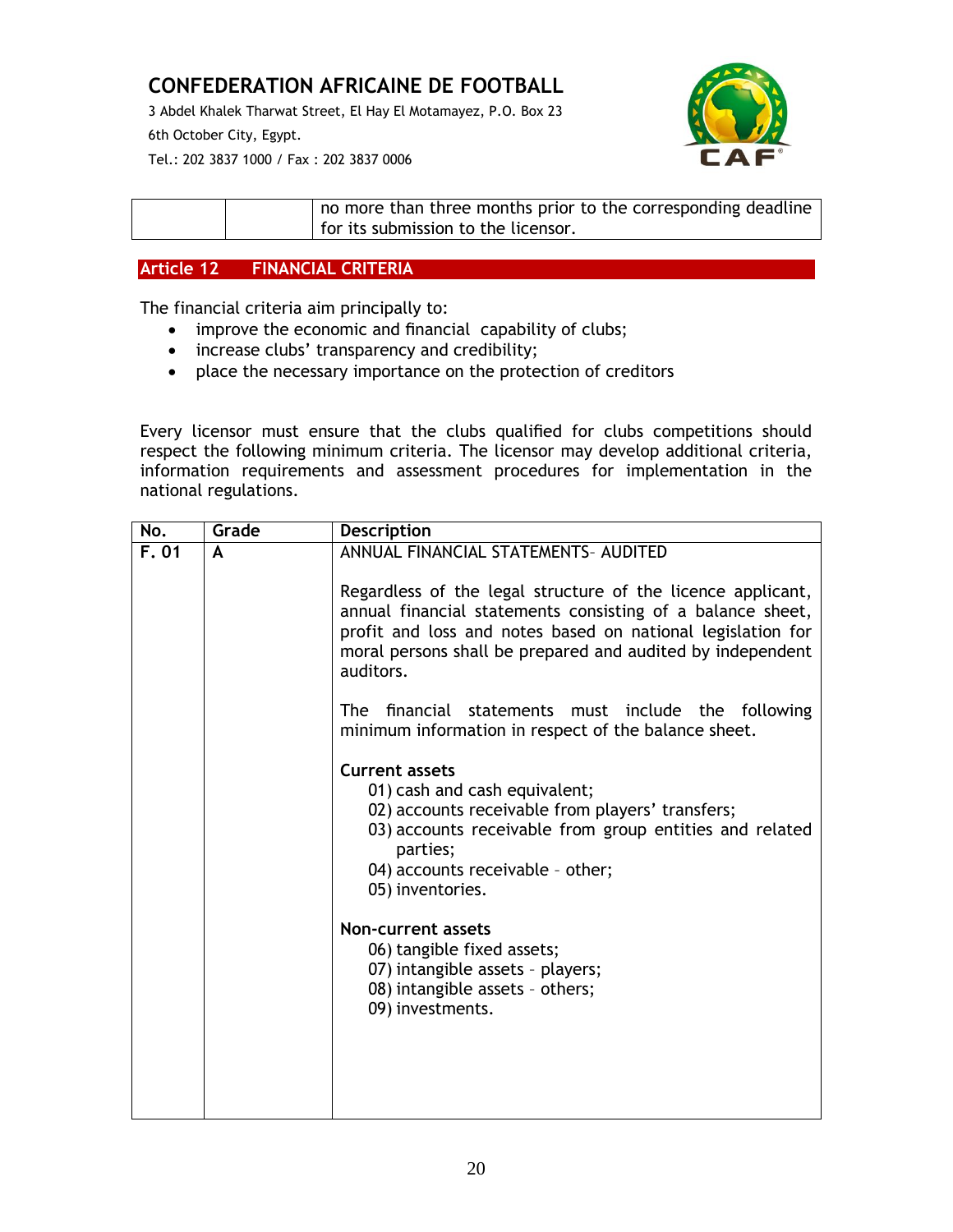3 Abdel Khalek Tharwat Street, El Hay El Motamayez, P.O. Box 23

6th October City, Egypt.



|  | <b>Current liabilities</b>                             |
|--|--------------------------------------------------------|
|  | 10) bank overdrafts and loans;                         |
|  | 11) accounts payable relating to players transfers;    |
|  | 12) accounts payable to group entities and related     |
|  | parties;                                               |
|  | 13) accounts payable - others;                         |
|  | 14) tax liabilities;                                   |
|  | 15) short-term provisions;                             |
|  | Non-current liabilities                                |
|  | 16) bank and other loans;                              |
|  | 17) other long-term liabilities;                       |
|  | 18) tax liabilities;                                   |
|  | 19) long-term provisions                               |
|  | Net assets/liabilities.                                |
|  | 20) Net assets/ liabilities.                           |
|  |                                                        |
|  | <b>Equity</b>                                          |
|  | 21) Treasure shares;                                   |
|  | 22) Issued capital and reserves.                       |
|  | The minimum requirements for the content in respect of |
|  | profit and loss account are as follows:                |
|  | Revenue                                                |
|  | a) Gate receipts;                                      |
|  | b) sponsorship and advertising;                        |
|  | c) broadcasting rights;                                |
|  | d) commercial                                          |
|  | e) other operating income.                             |
|  | <b>Expenses</b>                                        |
|  | f) cost of materials;                                  |
|  | g) employee benefits expenses;                         |
|  | h) depreciation and amortisation;                      |
|  | impairment of fixed assets;<br>$\mathbf{1}$            |
|  | j) other operating expenses.                           |
|  | <b>Other</b>                                           |
|  | k) profit / loss on disposal of assets;                |
|  | finance costs;<br>$\cup$                               |
|  | m) tax expenses;                                       |
|  | n) profit or loss after taxation.                      |
|  |                                                        |
|  |                                                        |
|  |                                                        |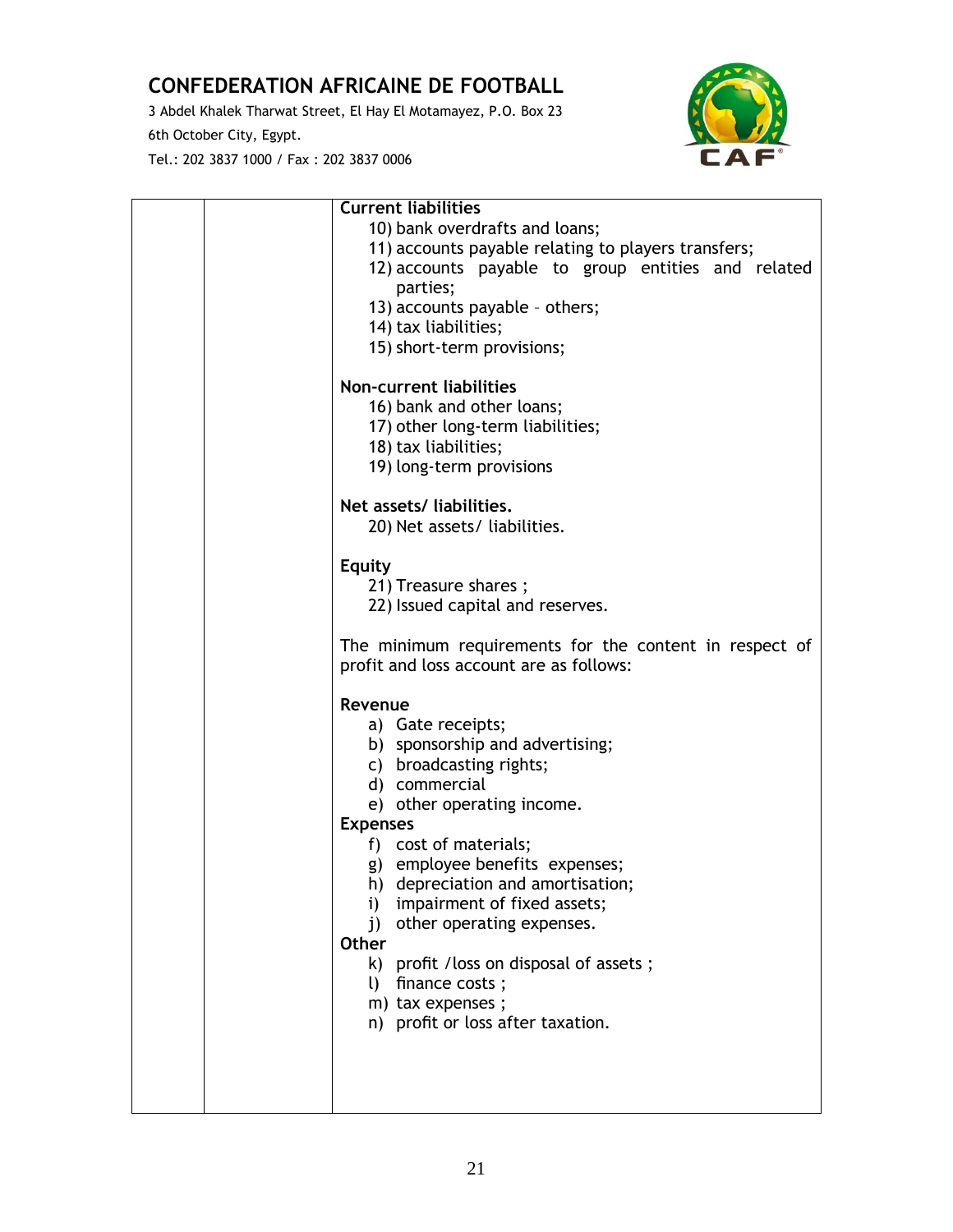3 Abdel Khalek Tharwat Street, El Hay El Motamayez, P.O. Box 23

6th October City, Egypt.



|       |   | The annex notes to the annual financial statements shall be<br>presented in a systematic manner.<br>Each item on the balance sheet, profit and loss account be<br>cross-referenced to any related information in the notes.<br>The minimum requirements for information are as follows:                                                                                                                 |
|-------|---|---------------------------------------------------------------------------------------------------------------------------------------------------------------------------------------------------------------------------------------------------------------------------------------------------------------------------------------------------------------------------------------------------------|
|       |   | a) Accounting policies<br>The basis for preparation of the financial statements<br>and a summary of the significant accounting policies<br>used.                                                                                                                                                                                                                                                        |
|       |   | b) Controlling party<br>When the reporting entity presenting the financial<br>statements is controlled by another party, there must<br>be disclosure of the related-party relationship and<br>the name of that party and, if different, that of the<br>ultimate controlling party. If the controlling party or<br>ultimate controlling party is not known, that fact<br>shall be disclosed.             |
|       |   | c) Ultimate owner                                                                                                                                                                                                                                                                                                                                                                                       |
|       |   | There must be disclosure of the owner(s) of the<br>licence applicant. When the reporting entity is<br>controlled by another party, there must be disclosure<br>of the ultimate owner(s) controlling such third party.                                                                                                                                                                                   |
|       |   | d) Related party transactions                                                                                                                                                                                                                                                                                                                                                                           |
|       |   | If there have been transactions between related<br>parties during the period, the reporting entity shall<br>disclose the nature of the related-party relationship,<br>as well as information about the transactions during<br>the period and outstanding balances of the period<br>end necessary for an understanding of the potential<br>effect of the relationship<br>on the financial<br>statements. |
|       |   | e) Other disclosure                                                                                                                                                                                                                                                                                                                                                                                     |
|       |   | Any additional information or disclosure that is not<br>presented in the balance sheet, profit and loss<br>statement or cash-flow statement, but is relevant to<br>an understanding of any of those statements and/or<br>required to meet the minimum financial<br>is<br>information requirements.                                                                                                      |
| F. 02 | A | No payables overdue towards football clubs arising from                                                                                                                                                                                                                                                                                                                                                 |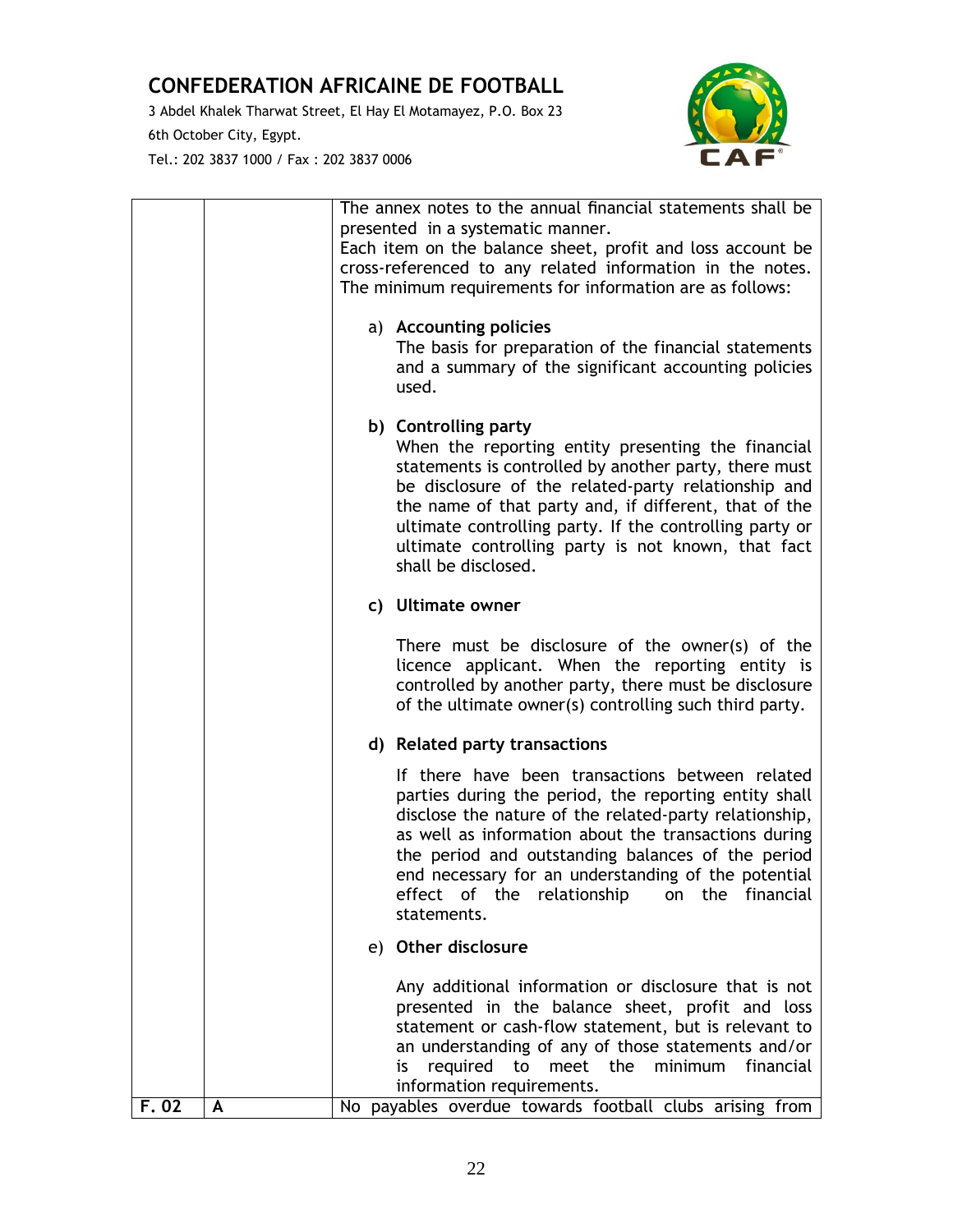3 Abdel Khalek Tharwat Street, El Hay El Motamayez, P.O. Box 23 6th October City, Egypt. Tel.: 202 3837 1000 / Fax : 202 3837 0006



|      |   | transfer activities                                                                                                                                                                                                                                                                                                                                                                                                                                                                                                                                                                                                                                                                                                                                                                                                                                                                                                                         |
|------|---|---------------------------------------------------------------------------------------------------------------------------------------------------------------------------------------------------------------------------------------------------------------------------------------------------------------------------------------------------------------------------------------------------------------------------------------------------------------------------------------------------------------------------------------------------------------------------------------------------------------------------------------------------------------------------------------------------------------------------------------------------------------------------------------------------------------------------------------------------------------------------------------------------------------------------------------------|
|      |   |                                                                                                                                                                                                                                                                                                                                                                                                                                                                                                                                                                                                                                                                                                                                                                                                                                                                                                                                             |
|      |   | The licence applicant must prove that it has no payables<br>overdue (final and biding decisions of the FIFA Players'<br>Status Committee, the FIFA Dispute Resolution Chamber, the<br>Court for Arbitration for Sport, etc.) towards football clubs<br>arising from transfer activities as at 31 December of the year<br>preceding the season to be licensed, unless by the following<br>31 March they have been fully settled, deferred by mutual<br>agreement with the creditor or are subject a not obviously<br>unfounded dispute, submitted to competent authority.                                                                                                                                                                                                                                                                                                                                                                    |
| F.03 | A | No payables overdue towards employees and social/tax<br>authorities<br>The licence applicant must prove that, in respect of<br>contractual and legal obligations with its current and former<br>employees (including all professional players according to<br>the applicable FIFA Regulations for the Status and Transfer<br>of Players and the general manager, the finance officer, the<br>security officer, the medical doctor, the physiotherapist, the<br>head coach of first squad, the head of youth development<br>programme and the youth coaches; list exhaustive) it has no<br>payables overdue towards employees and social/tax<br>authorities as at 31 December of the year preceding the<br>season to be licensed, unless by the following 31 March they<br>have been fully settled, deferred by mutual agreement with<br>the creditor or are subject a not obviously unfounded<br>dispute, submitted to competent authority. |